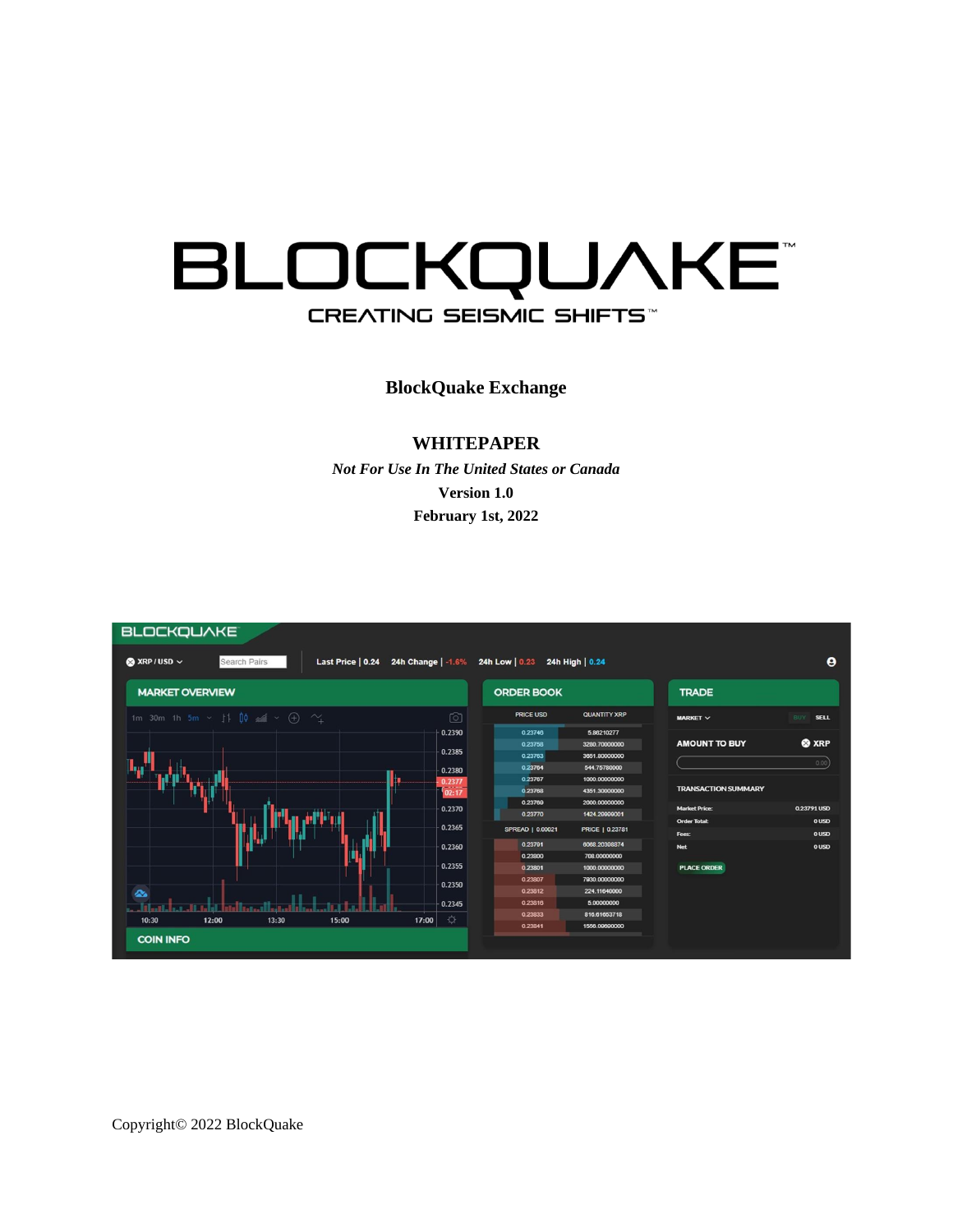## <span id="page-1-0"></span>**TABLE OF CONTENTS**

| <b>Table of Contents</b>                 | $\boldsymbol{2}$        |
|------------------------------------------|-------------------------|
| Abstract                                 | $\mathbf{3}$            |
| <b>Introduction</b>                      | $\overline{\mathbf{4}}$ |
| <b>The Current State</b>                 | $\overline{\mathbf{4}}$ |
| <b>Regulatory Risk</b>                   | $\overline{4}$          |
| Trading Inefficiencies                   | 5                       |
| <b>Cyber Security</b>                    | 5                       |
| Downtime                                 | 6                       |
| Lack of Options                          | 6                       |
| <b>Barriers to Enter Trading Markets</b> | 6                       |
| <b>Platform Highlights</b>               | $\overline{7}$          |
| <b>Mission Statement</b>                 | $\tau$                  |
| <b>Vision</b>                            | $\overline{7}$          |
| Marketing Plan                           | $8\,$                   |
| <b>Looking Forward</b>                   | 9                       |
| <b>The QuakeCoin Token</b>               | 10                      |
| <b>Team</b>                              | 22                      |
| <b>Team Members</b>                      | 22                      |
| Legal Team                               | 26                      |
| Partners                                 | 27                      |
| <b>Disclaimers</b>                       | 28                      |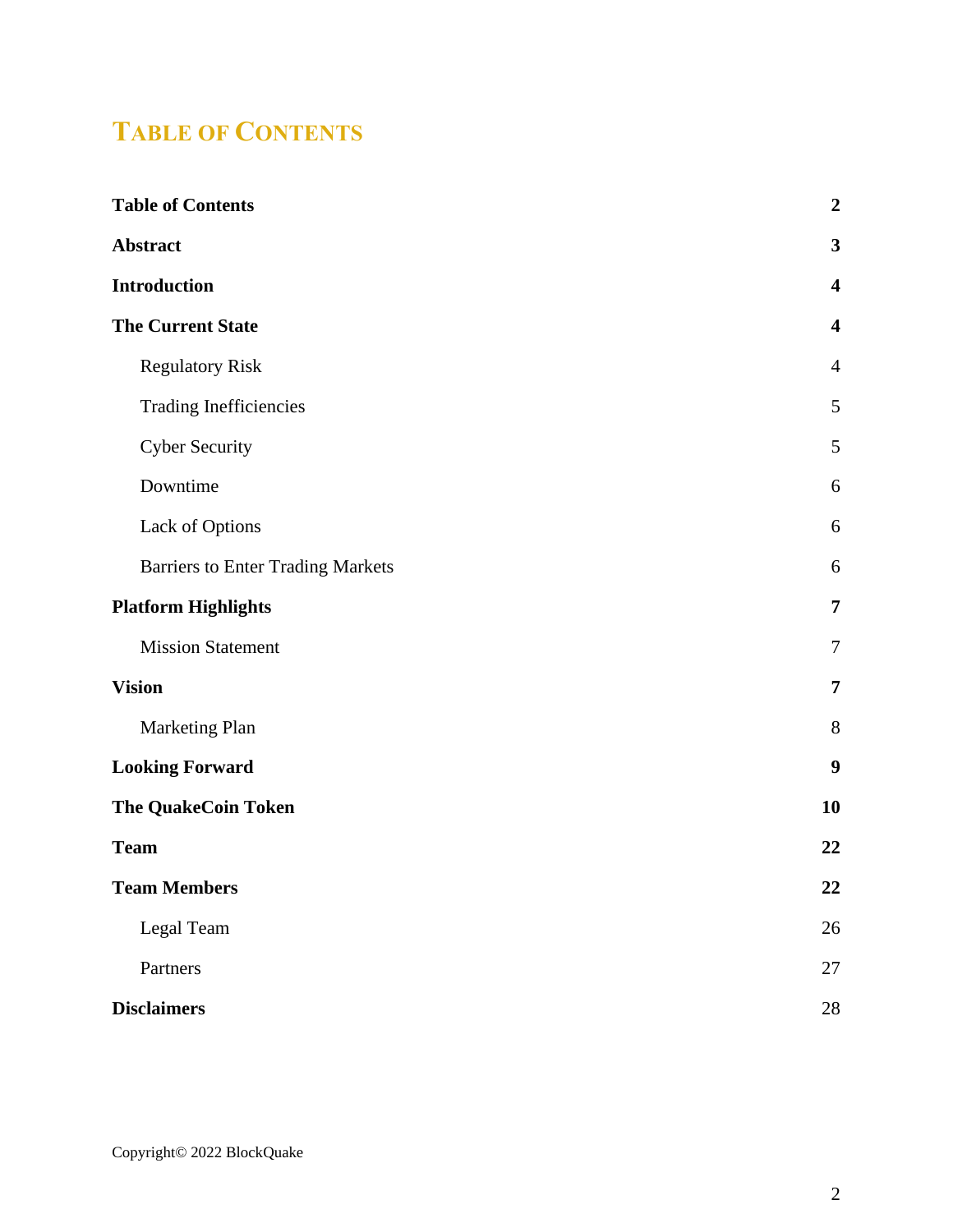# <span id="page-2-0"></span>**ABSTRACT**

BlockQuake was born out of concerns with the current state of existing cryptocurrency and token trading platforms and the lack of a transparent, trustworthy, and comprehensive trading platform.

Our New York City based team has decades of experience from traditional finance backgrounds. As financial service professionals, our team spans management and advisors across the value chain, from technology, regulatory, investment banking, blockchain, trading and risk management, with global organizations. In establishing BlockQuake, we have partnered with industry leading vendors and advisors that have extensive networks and connections to financial institutions that are expanding into this space. BlockQuake is uniquely positioned to be a leader as the future dictates a convergence of traditional finance and cryptocurrencies beyond just trading cryptocurrencies and tokenized securities and other digital assets. It is our DNA to establish a concrete foundation globally and we intend to pursue US SEC/FINRA and CFTC registrations, broker-dealer and ATS licenses, and a BitLicense.

Blockchain technologies and digital assets based on blockchain technologies (such as cryptocurrencies, tokens and other instruments recorded using blockchain technology) have the potential to be groundbreaking. But these technologies are still relatively new and the complexity of acquiring, holding and selling such assets, combined with security concerns and difficulties with identity verification, can be a burden for many potential users. For some, this burden may be a barrier to entry.

We believe there is a strong and growing demand for well-structured, simplified, secured cryptocurrency technologies and platforms that support non-technical users. We also believe that the investing community is interested in trading when and what it wants in an environment that will permit investors to manage their investments and cash in a manner similar to what investors experience when using a standard brokerage account, with full transparency.

BlockQuake aims to be a trading platform that retail and institutional investors and traders can trust with confidence by becoming a secure, regulated, and stable cryptocurrency and digital asset trading platform providing, among other things: (i) improved login security protocols, (ii) the capability to handle a greater, concurrent load with less downtime, and (iii) focus on compliance with country-specific regulations.

# <span id="page-2-1"></span>**INTRODUCTION**

BlockQuake is a FinTech company formed in 2018 that aims to address a need in the blockchain and cryptocurrency communities. We are a diversified company that is focused on the build and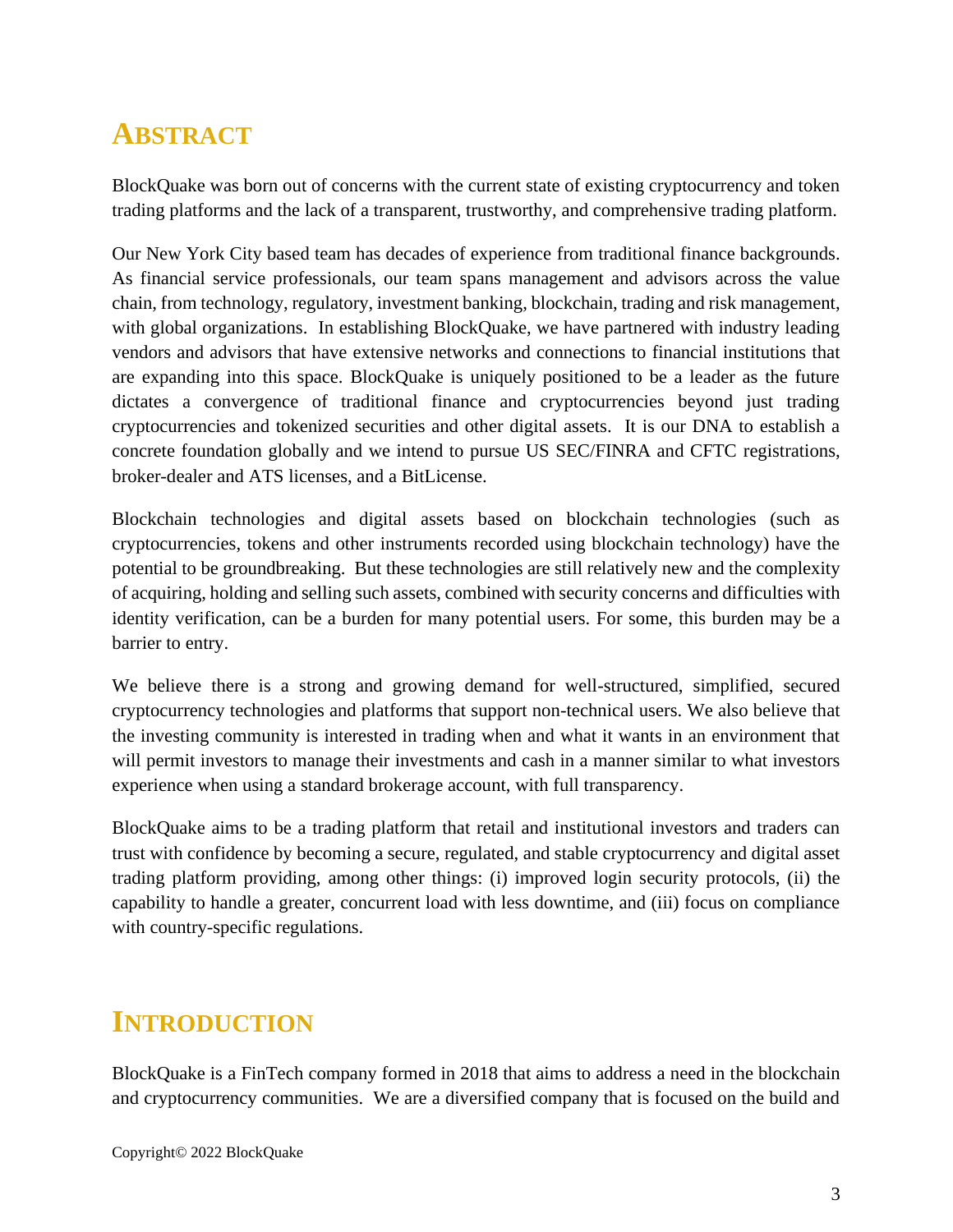development of a centralized, regulatory-driven cryptocurrency trading platform. In addition, we plan on bridging the gap between the digital asset space and the traditional equities markets by making both accessible to everyone globally. The BlockQuake team includes advertising and marketing professionals, attorneys with local and international expertise, certified public accountants, auditors, finance and business development professionals, compliance and regulatory specialists, developers of trading exchanges/platforms, trust and estate administration, real estate professionals and website developers, among others. Our regulatory specialists have expertise with Anti Money Laundering (AML) and Know Your Customer (KYC) requirements, cyber security, and other technology. Collectively, we have extensive experience in building and developing trading exchange platforms and understanding the country specific regulatory environments. Compliance is at the forefront of our business because of our prior experience.

BlockQuake aims to become a one-stop shop for cryptocurrency traders. BlockQuake endeavors to provide layers of security for login and withdrawal of users' digital assets, as well as integration of wallets across the top cryptocurrency exchanges into our platform. BlockQuake seeks to offer many altcoins with real-time pricing by working with best in-class liquidity providers and market makers to maintain liquidity. BlockQuake also seeks to offer additional base cryptocurrencies to give traders more choices and to reduce friction as they move between various digital assets. BlockQuake intends to develop the ability to offer accounts to non-individual entities, which include corporate, trust, ERISA, and other retirement accounts.

# <span id="page-3-0"></span>**THE CURRENT STATE**

### <span id="page-3-1"></span>*Regulatory Risk*

The cryptocurrency and digital assets markets are in the infancy stages of this sector and these problems present us with opportunities to bring maturity, trust, transparency, confidence, and growth to this space.

Currently, many cryptocurrency and digital asset exchanges are operated in a way that does not subject them to (i) regulations that govern traditional stock and commodity exchanges and (ii) many of the regulatory bodies tasked with the responsibility to protect markets and traders. Some exchanges do not make public the direct and indirect ownership and other key details about the exchange, are reluctant to share information (or have not engaged in adequate due diligence) about the tokens listed and traded on that exchange, and are organized or located in jurisdictions known for being less rigorous when it comes to investor protection.

Regulatory agencies worldwide are taking a keen interest in cryptocurrencies and exchanges on which cryptocurrencies and other digital assets are traded. Many of these agencies are taking the position that existing regulations and laws for traditional investment exchanges and products may be applicable in whole or in part to the cryptocurrency space, and as such, have begun enforcing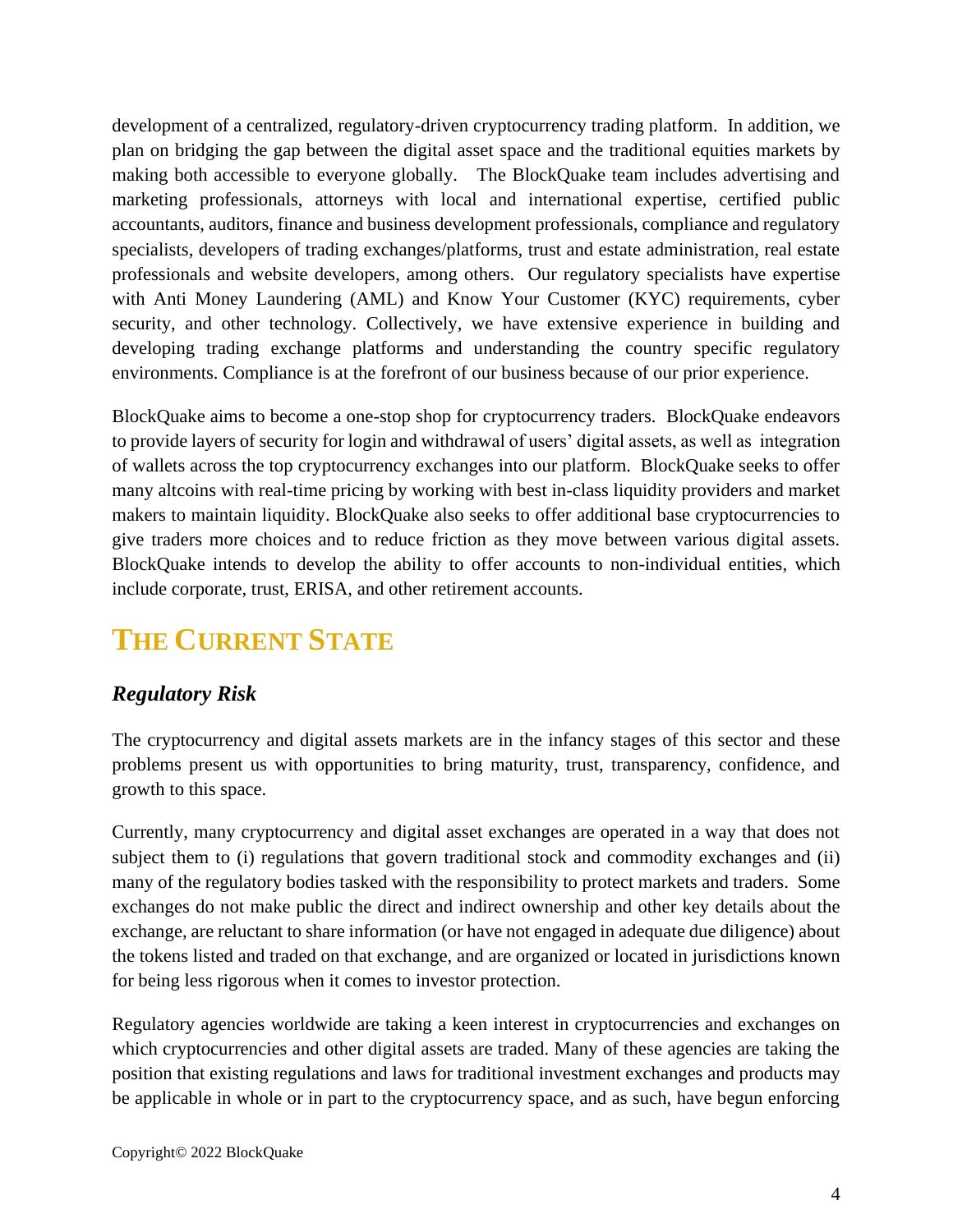those same regulations and laws. While the increased attention from regulators has led some to believe that there is higher risk in executing business in the space, BlockQuake sees this as a window of opportunity. Many of the current cryptocurrency and digital asset exchanges are being run by individuals unfamiliar with the regulatory space. In contrast, BlockQuake's development team collectively has decades of experience working on financial technology and trading systems for major global institutions in the forex and equities markets, in addition to its experience in cryptocurrency markets. We intend to work with vendors, attorneys and governing bodies to create an automated, regulatory-driven exchange platform.

BlockQuake's team members have regulatory experience with investment products and financial services business units with respect to both operations and technology. BlockQuake intends to operate systems and policies that are compliant with applicable regulations, including but not limited to: (i) KYC and AML regulations, (ii) the U.S. Foreign Account Tax Compliance Act (FATCA) and the Common Reporting Standard (CRS), (iii) the EU General Data Protection Regulation (GDPR), and (iv) the revised Markets in Financial Instruments Directive (MiFID II).

### <span id="page-4-0"></span>*Trading Inefficiencies*

As BlockQuake enters the exchange space, our goal is to limit the trading inefficiencies of not just our traders, but every trader. With market makers being able to plug in via fixed API and by abiding by the jurisdictional law we will be able to provide one of the deepest order books possible. Bringing hundreds of pairs not just your typical btc/eth or fiat, but more exotic pairs for all you traders trying to support smaller projects. Aggregating liquidity will allow us for better rates on conversions, more fiat on-ramps, decrease in settlement times, and further scaling as we add more liquidity providers.

### <span id="page-4-1"></span>*Cyber Security*

Security currently is a major problem with centralized cryptocurrency exchanges. There seems to be a breach or hack happening every few months on many of the existing cryptocurrency exchanges. However, the underlying blockchain infrastructure of the individual coins and cryptocurrency exchanges generally remains intact; that is, most often the breach or hack occurs at the exchange level, not on the blockchain that governs the asset or assets. When examined further, basic security principles that we are used to seeing in traditional financial markets are missing on many existing cryptocurrency exchanges. Decentralized exchanges by their very nature face fewer cyber security concerns, but instead pass the risk to the customer, who is often even more susceptible to hacking.

#### <span id="page-4-2"></span>*Downtime*

Another problem is downtime performance. Many existing cryptocurrency exchanges are not able to handle increased trading volumes and increases in customers, which results in these trading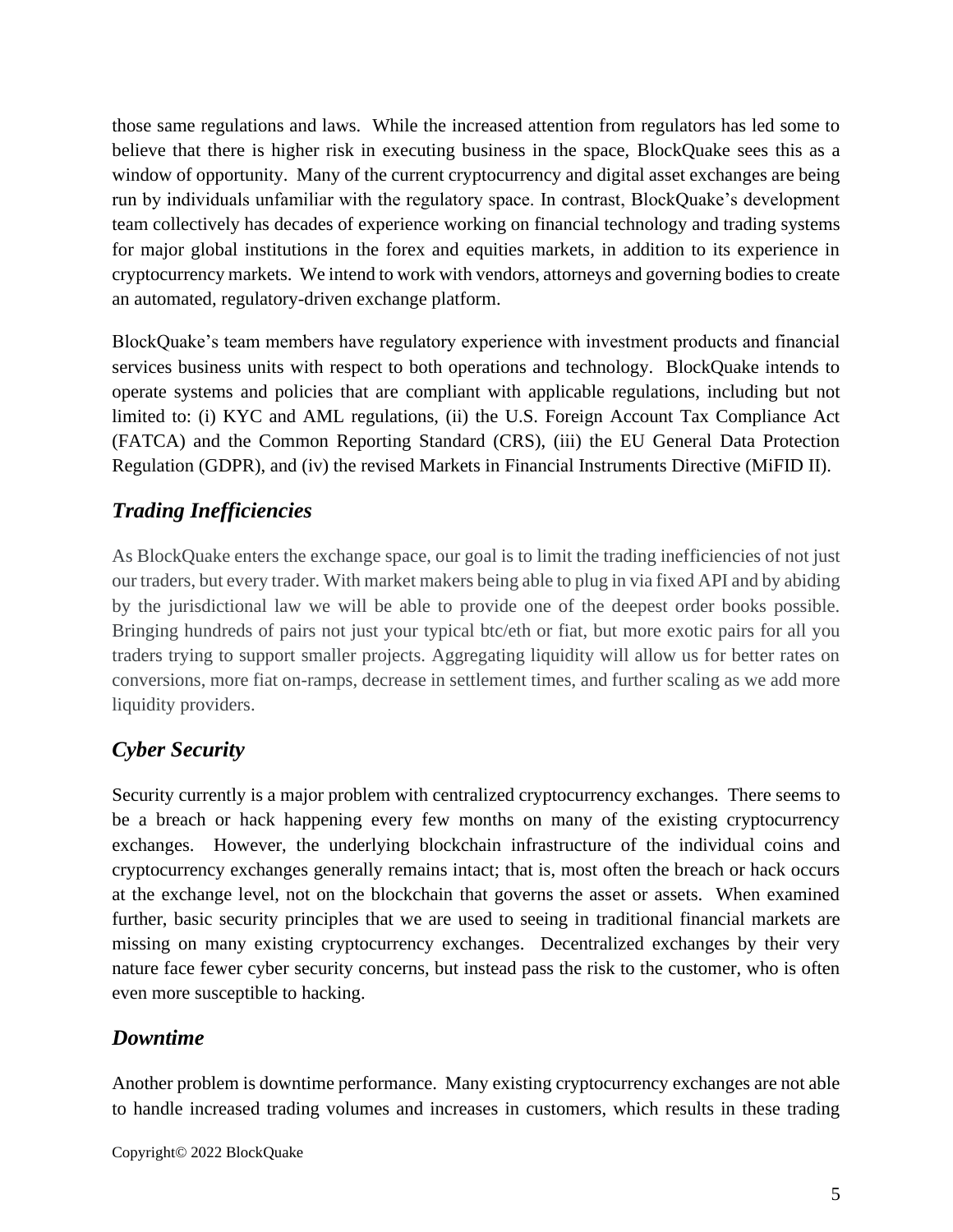platforms experiencing downtime. Some cryptocurrency exchanges have been shut down for as long as a month while they attempt to devise a solution to handle the increased load on the system. Regardless of how long it takes an exchange to resume operations, the investor faces the possibility of unexpected losses and the inability to initiate or complete transactions that could result in meaningful gains. In these situations, investors are often left with no recourse.

### <span id="page-5-0"></span>*Lack of Options*

Many exchanges lack a variety of cryptocurrencies, forcing investors to open accounts across multiple exchanges to perform their desired investment transactions. This can increase the cost of investing, both due to an increase in fees and an increase in the time it takes to execute the desired transaction.

### <span id="page-5-1"></span>*Barriers to Enter Trading Markets*

Most exchanges can only accept individual accounts or only accept a limited number of fiat currencies, which precludes significant investment from other entities seeking to diversify their asset allocations.

BlockQuake intends to permit a wider variety of account types, fiat currencies, cryptocurrencies, tokens and securities (including tokens that are securities and securities that are tokenized) by applying for a broker dealer license and an alternative trading system (ATS) license.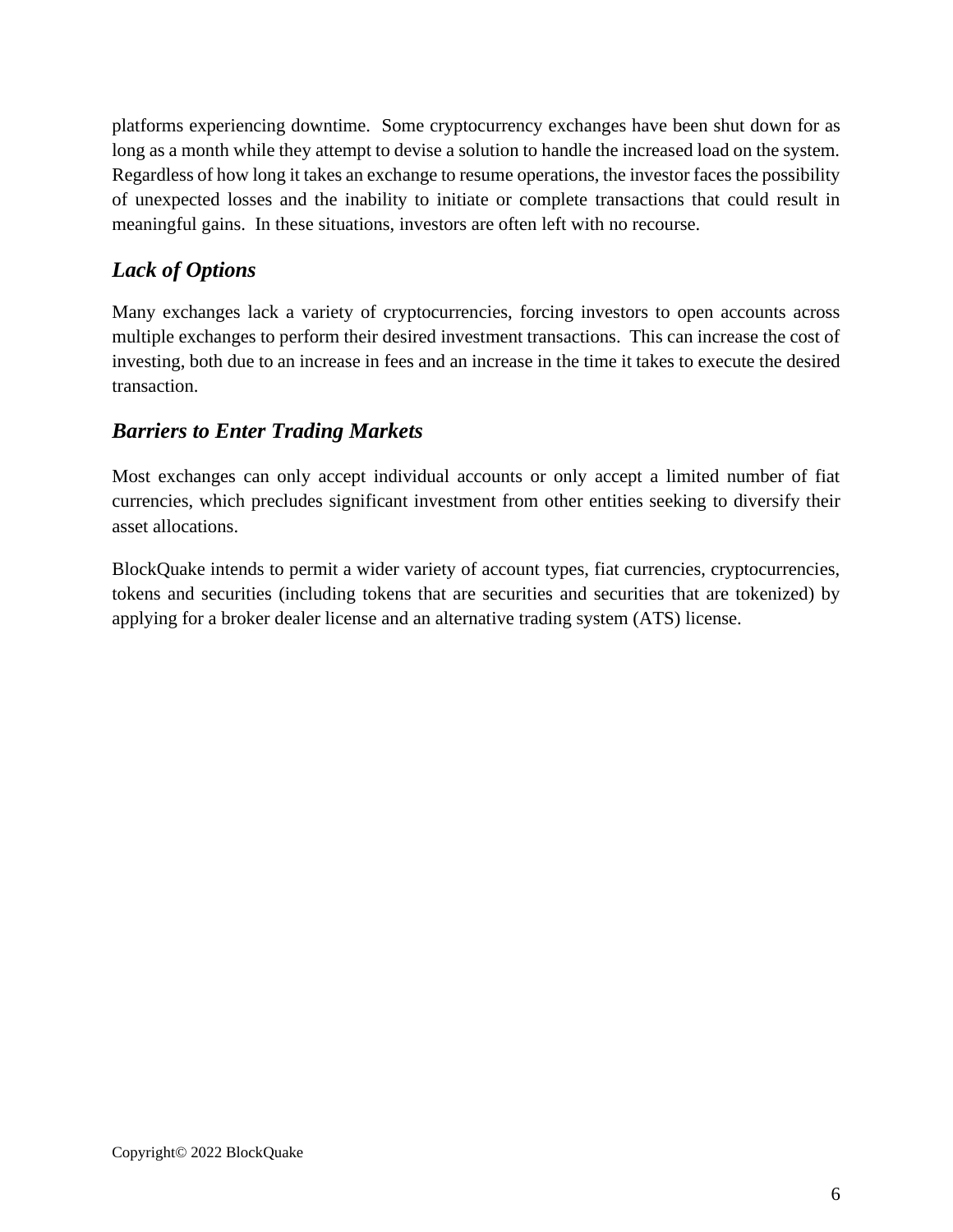# <span id="page-6-0"></span>**PLATFORM HIGHLIGHTS**

- Scaling to six fiat on ramps during 2022 with plans to add more
- Ability to list the top one hundred tokens because of our partnerships with multiple market makers with deep liquidity
- User friendly interface with the ability to purchase cryptocurrencies with a click of a button (Quick buy/sell Screen)
- Liquidity support via fixed API
- Over 10 different order types
- Periodic penetration tests and assessments by our Cyber Security partners
- Mobile and desktop friendly user interface with mobile application on the horizon
- Trading platform based on high-frequency trading (HFT) equities technology for scalability, performance, and security. The matching engine has been successfully tested at over 10,000,000 transactions per second.
- Adding interest earning capabilities during 2022

# <span id="page-6-1"></span>**MISSION STATEMENT**

To be the unified trading platform for digital assets that is trusted by all facets of the trading and investing community.

### <span id="page-6-2"></span>**VISION**

BlockQuake's first line of business is a centralized trading platform, which BlockQuake intends to become a one-stop shop for cryptocurrency traders and investors by providing alternative investment options to traditional investments, pooled investment vehicles, and commodities. BlockQuake aims to:

- Become the leading platform and access point for trading multiple financial assets based on blockchain technology by partnering with an SEC qualified custodian and a transfer agent that is registered with the SEC;
- Become the leading cryptocurrency exchange for blockchain and traditional companies to raise funds from cryptocurrency communities;
- Become the most cost-effective exchange for investors and traders, with limited downtime and higher levels of performance and transparency;
- Become a highly secure platform provider for trading and money movement technology.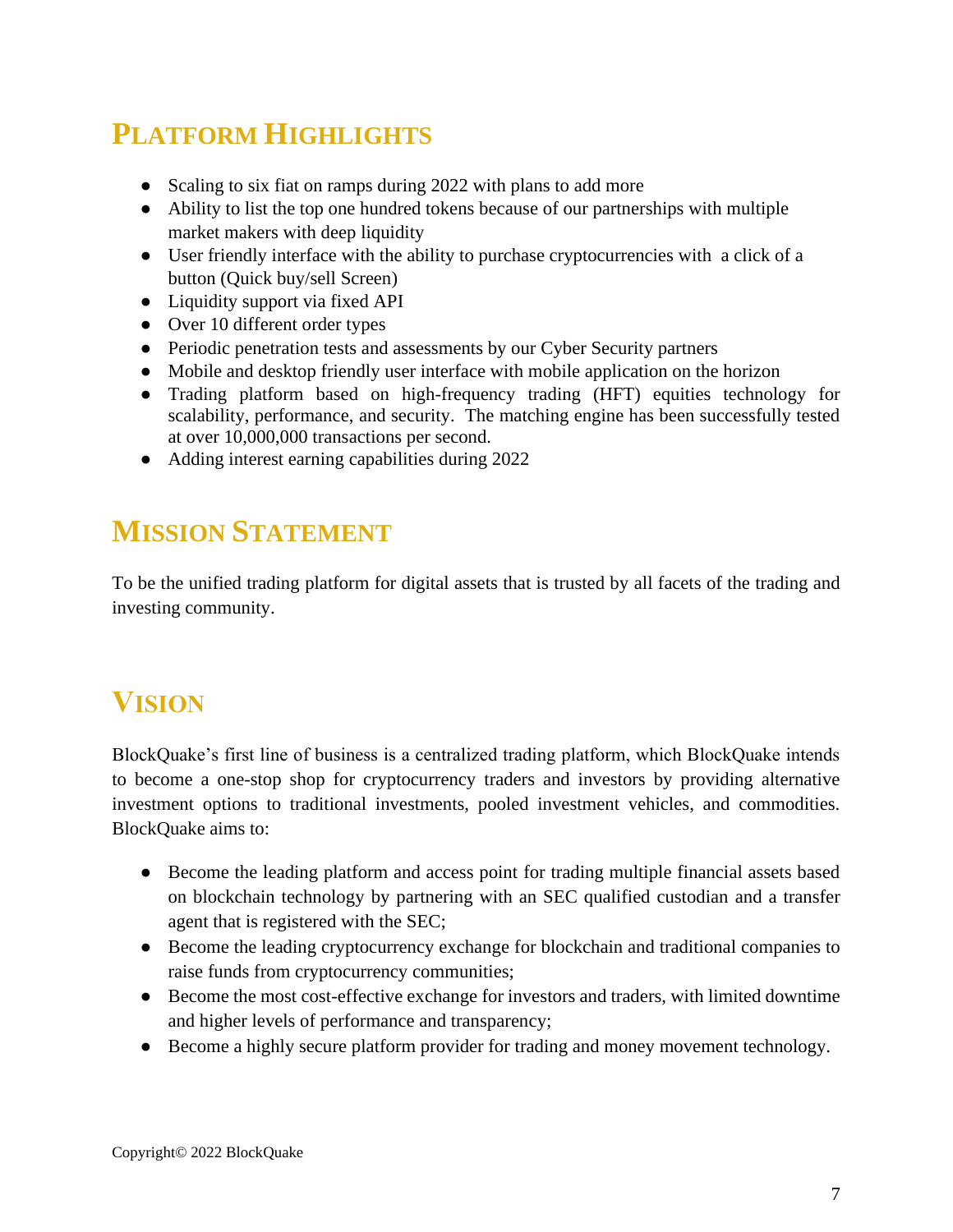As part of our ongoing efforts to provide enhanced security in and around our platform, BlockQuake has engaged specialized vendors to further secure the cloud infrastructure encapsulating the exchange. Our development team collectively has decades of experience working on financial technology and trading systems for major global institutions in the forex and equities markets, as well as experience in cryptocurrency markets and utilizing SEC qualified firms for custody purposes.

BlockQuake is also working towards being the industry standard for global regulatory compliance and transparency by going through the process of obtaining licensing and authorizations as well as building a foundation to further compliance and transparency. Some of our goals include:

- transparency in reporting and use of a recognized custodian for trading on our exchange for institutional and individual investors;
- enhanced lending via credit / margin using cryptocurrency (where allowed and after obtaining any required regulatory approvals and licenses);
- providing both investment opportunities in cryptocurrencies and the equities market;
- building efficient KYC and AML protocols into our ecosystem;
- pursuing CFTC registration for commodities and futures trading;
- applying for additional cryptocurrency/money transmitter license related licenses for all jurisdictions BlockQuake intends to operate business in;
- applying for a broker-dealer and ATS licenses, in order to enable the trading of over-thecounter securities, including certain tokens; and
- receiving a New York State BitLicense

### <span id="page-7-0"></span>*Marketing Plan*

Instead of relying solely on social media and "word-of-mouth" advertising or viral internet-based marketing, we intend to engage in additional marketing activities, which may include, but are not limited to the following:

- utilize digital, social media, and offline marketing channels in promoting the BlockQuake Exchange;
- engage marketing and PR firms to facilitate interviews with traditional and non-traditional financial media outlets in the U.S. and other target markets;
- develop relationships with influencers, video bloggers and personalities in the crypto space to obtain interviews and reviews;
- develop token offering referral programs;
- cultivate broker-dealer and investment banking relationships;
- develop partnerships with crypto-education groups to grow our customer base; and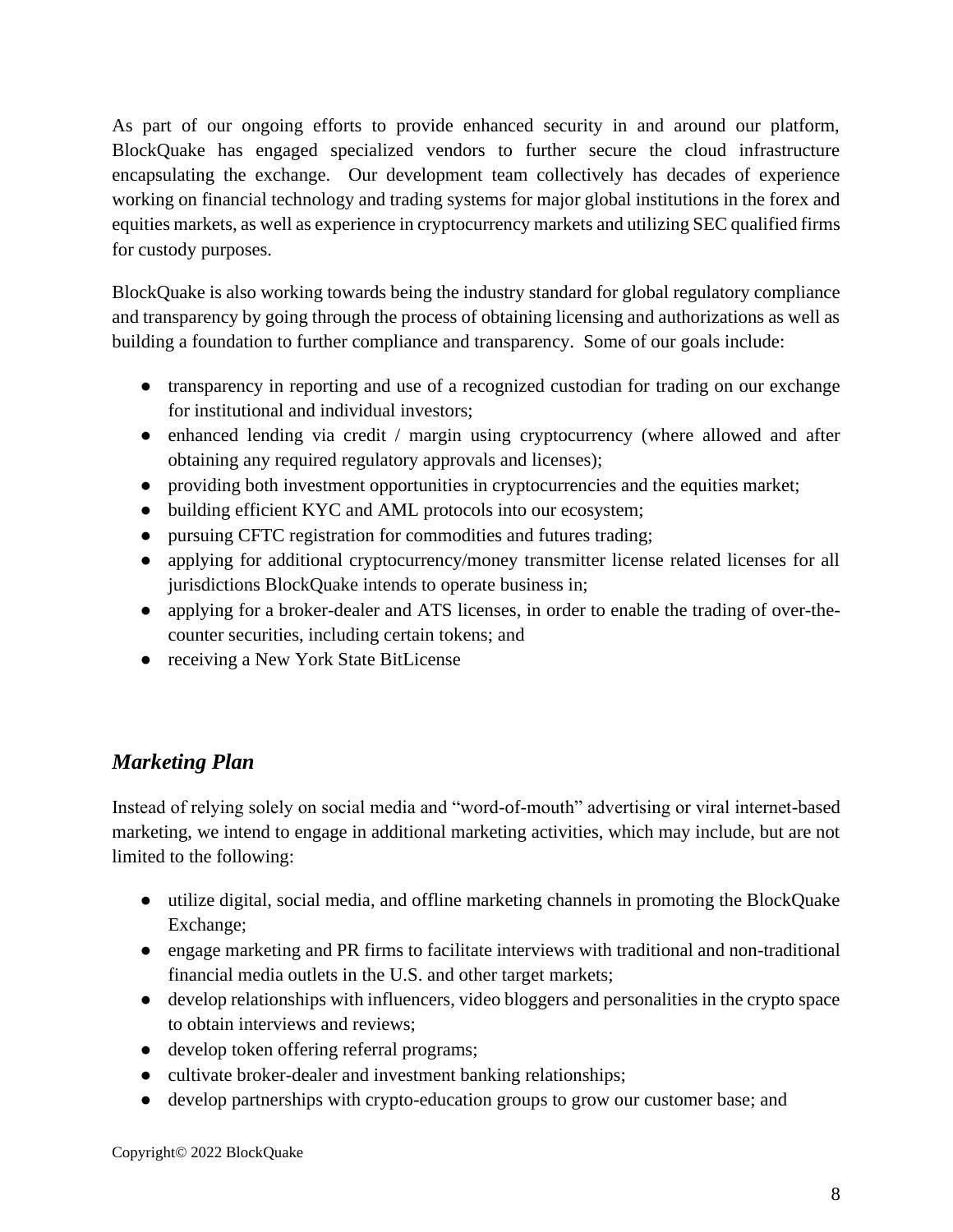• participate on speaker panels as subject matter experts in the cryptocurrency/digital asset space

Because Asian markets represent a large percentage of the global cryptocurrency trading volume, we believe that actively seeking involvement from those markets in our exchange will not only increase our company's bottom line but it will also increase liquidity by creating a more global trading community.

We intend to market aggressively within the Asian markets to spread the word virally about our exchange. We are currently utilizing a "boots on the ground" approach and our team has developed business relationships in select target countries including South Korea, Japan, and the Philippines to name a few.

Additionally, the Gulf Cooperation Council (GCC), African and Latin American (LATAM) markets represent emerging markets for the cryptocurrency space. Based on market data, both regions represent significant potential, however, they remain mostly untapped. BlockQuake will aggressively be pursuing these markets, bringing easier access to the crypto markets through our fiat on ramps to the general population.

# <span id="page-8-0"></span>**LOOKING FORWARD**

BlockQuake believes that excellent opportunities exist for centralized cryptocurrency trading platforms. While the current cryptocurrency market represents less than two percent of the global economy, we expect it to grow significantly due to several factors: maturing of technology from both a trade execution and a security perspective, enhancement of end users' experiences, overall trading growth, and a wider adoption of blockchain technology.

We plan to be a market leading platform by implementing the following strategies:

- targeting new markets such as institutional investors, including the trillion-dollar retirement market
- building out our corporate ecosystem with services that complement the exchange business, such as tax services and investment research arms
- increasing service offerings in the future, such as debit cards via its trust and banking partnerships, and acceptance of the QuakeCoin token as a form of payment in select retail outlets internationally
- onboarding other tokenized asset classes, including, but not limited to, real estate, precious metals and jewels
- handling custody of both hot and cold wallets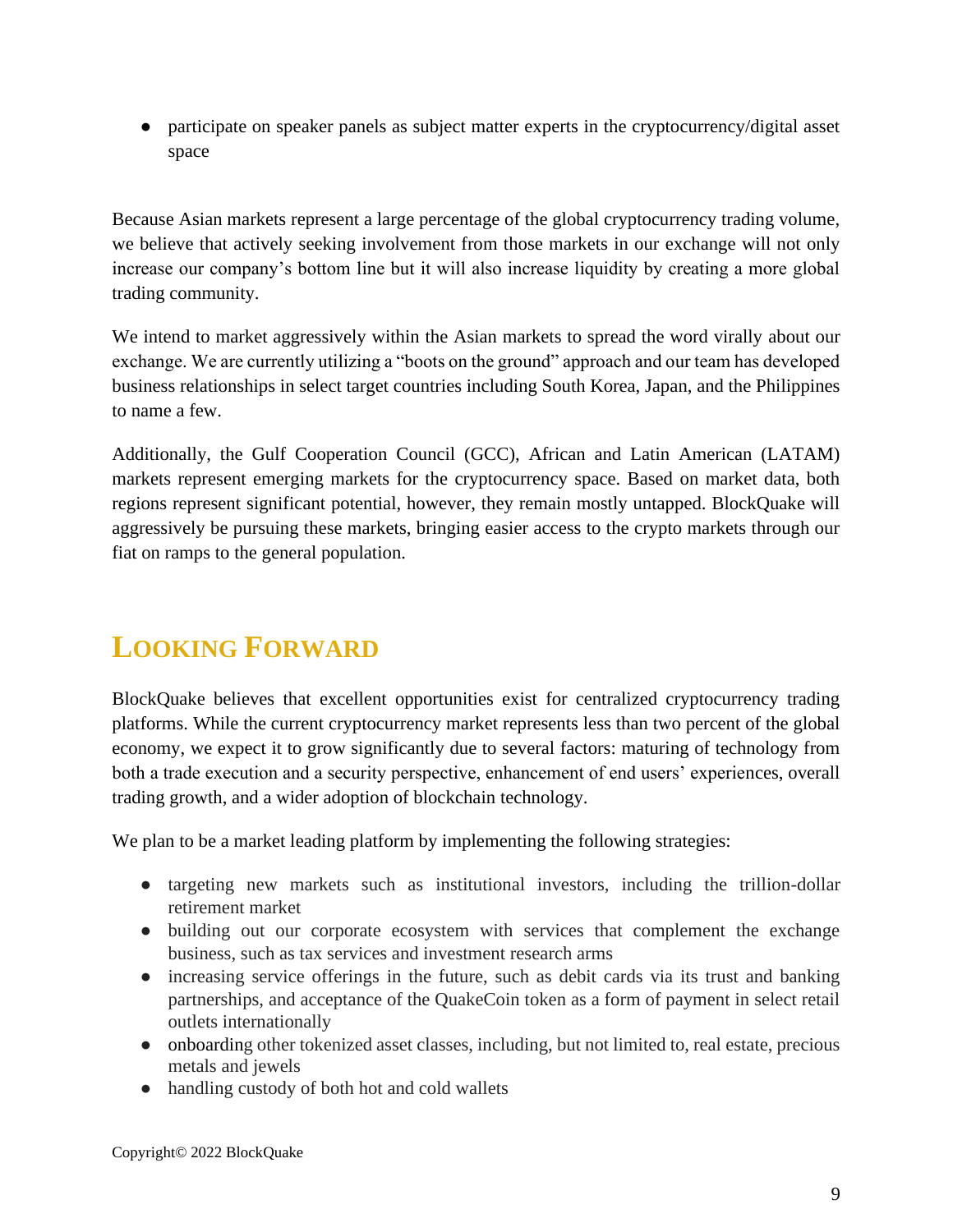- exploring advanced trading features such as derivative and margin trading in allowed markets
- expecting to file patent applications
- addition of an NFT marketplace

It is important to note that many of these activities require regulatory approvals and licenses, and our ability to implement some of these strategies is subject to us being able to obtain such approvals and licenses, which we may not be able to accomplish.

In addition to its exchange platform, BlockQuake intends to add future projects via the creation of multiple companies and subsidiaries. Some of these targeted future expansion companies and projects include, but are not limited to: (i) a cryptocurrency bank via acquisition, joint venture, or other partnerships, (ii) a media conglomerate covering the blockchain and cryptocurrency communities, (iii) a research and advisory firm assisting cryptocurrency traders, (iv) a private equity venture capitalist arm to assist startups in blockchain and cryptocurrency, and (v) a debit card linked to investment accounts for consumer use. These projects are in the planning stages and there can be no assurance that any of them will come to fruition.

# <span id="page-9-0"></span>**THE QUAKECOIN TOKEN**

The QuakeCoin token will be issued by one of our subsidiaries, BlockQuake Funding, Ltd., which is a corporation organized under the laws of the Bahamas. The QuakeCoin tokens do not present an ownership interest in BlockQuake or its affiliates and holders or owners of QuakeCoin tokens will not be deemed, or have the rights of shareholders of BlockQuake or its affiliates. Third party wallet support for QuakeCoin tokens has been secured with both FireBlocks and Ledger; for hot and cold wallets respectively.

BlockQuake partnered with Polymath, one of the leaders in blockchain technology to create QuakeCoin tokens.. Utilizing the ERC-1400 protocol and partnering with Polymath, we will be launching Generation One of our exchange token. Utilizing aspects of the ERC-1400 protocol as a company, we are able to lock up company insiders and advisors from selling tokens; thereby controlling the annual circulating supply to allow for price appreciation. For more information on Polymath's ERC-1400 protocol, please visit: [https://polymath.network/erc-1400.](https://polymath.network/erc-1400)

The benefits of purchasing the token are: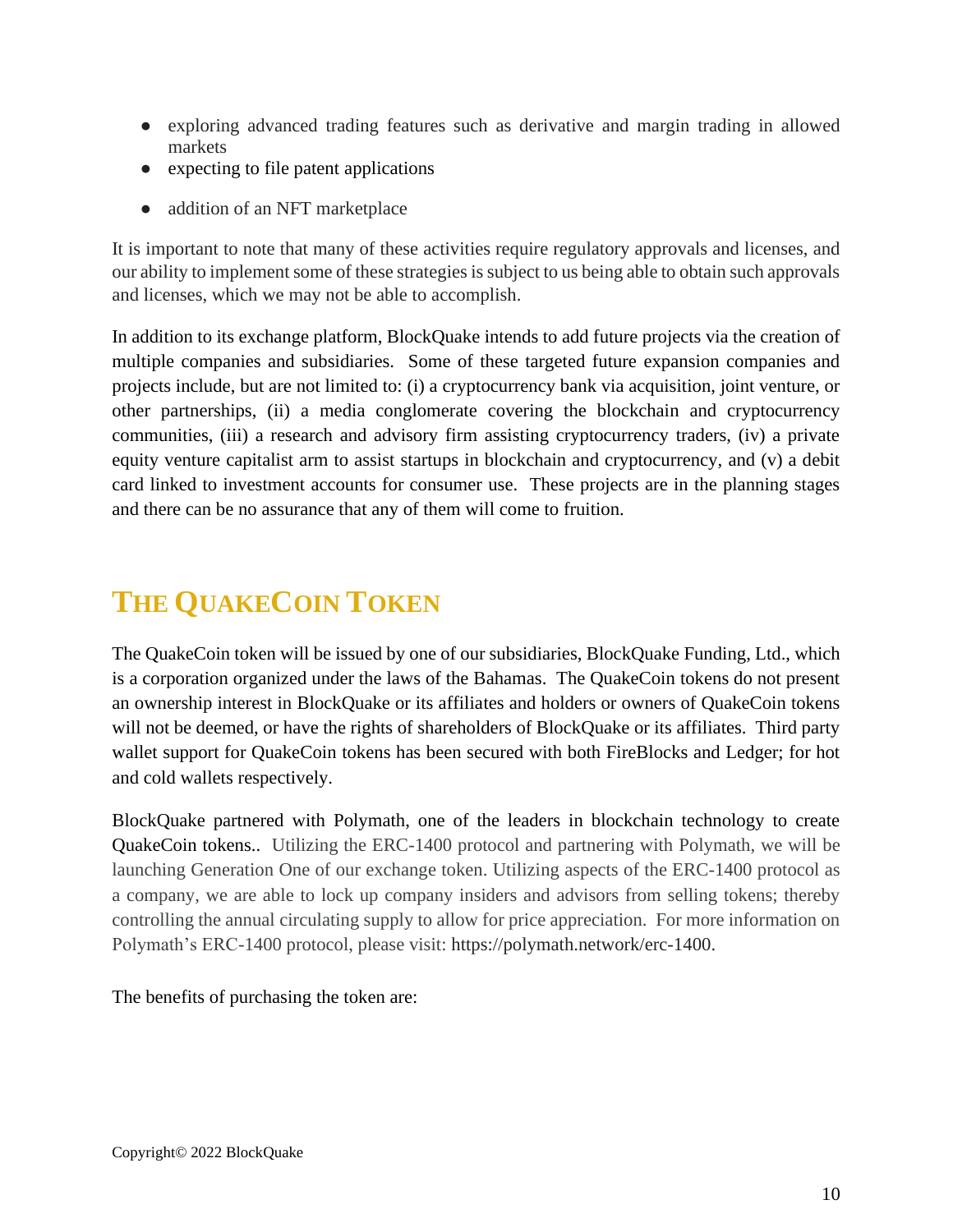- Lifetime membership to the first one million people and/or legal entities who purchase OuakeCoin tokens $<sup>1</sup>$ </sup>
	- Free trades annually on crypto to crypto trading pairs and crypto to fiat trading pairings; up to \$100,000 USD equivalents
- Users of the trading platform and/or holders of the QuakeCoin token may be entitled to a trading fee discount (refer to offering documents for details).
- Tokens may be used to sponsor Esports events, awarded to Esports players (i.e. competition winners) and allow fans of certain streams to donate money to their favorite Esports players.
- Token holders may be entitled to airdrops of future projects.
- Token holders may be able to vote on future listings on the trading platform as well as other business initiatives by the Company.
- Tokens may be used to support local communities domestically and internationally by establishing community academies via mobile food trucks providing clothing, education, food, and introductions to trading.
- Community members may be able to vote on charitable initiatives to assist areas in crisis needing immediate assistance.
- Tokens may eventually be available to use internationally for purchases in various retail and online outlets as well as being a payment option for tuition at Colleges/Universities.
- The token may eventually serve as the native token of a future blockchain that the Company creates.
- Token holders may be able to participate in staking or yield opportunities in the future.

<sup>&</sup>lt;sup>1</sup> Family Office, Institutional and Retail traders are all eligible. After September 1st 2022 it is encouraged you hold your QuakeCoin tokens in QUAKE wallet on BlockQuake Exchange to qualify for future benefits.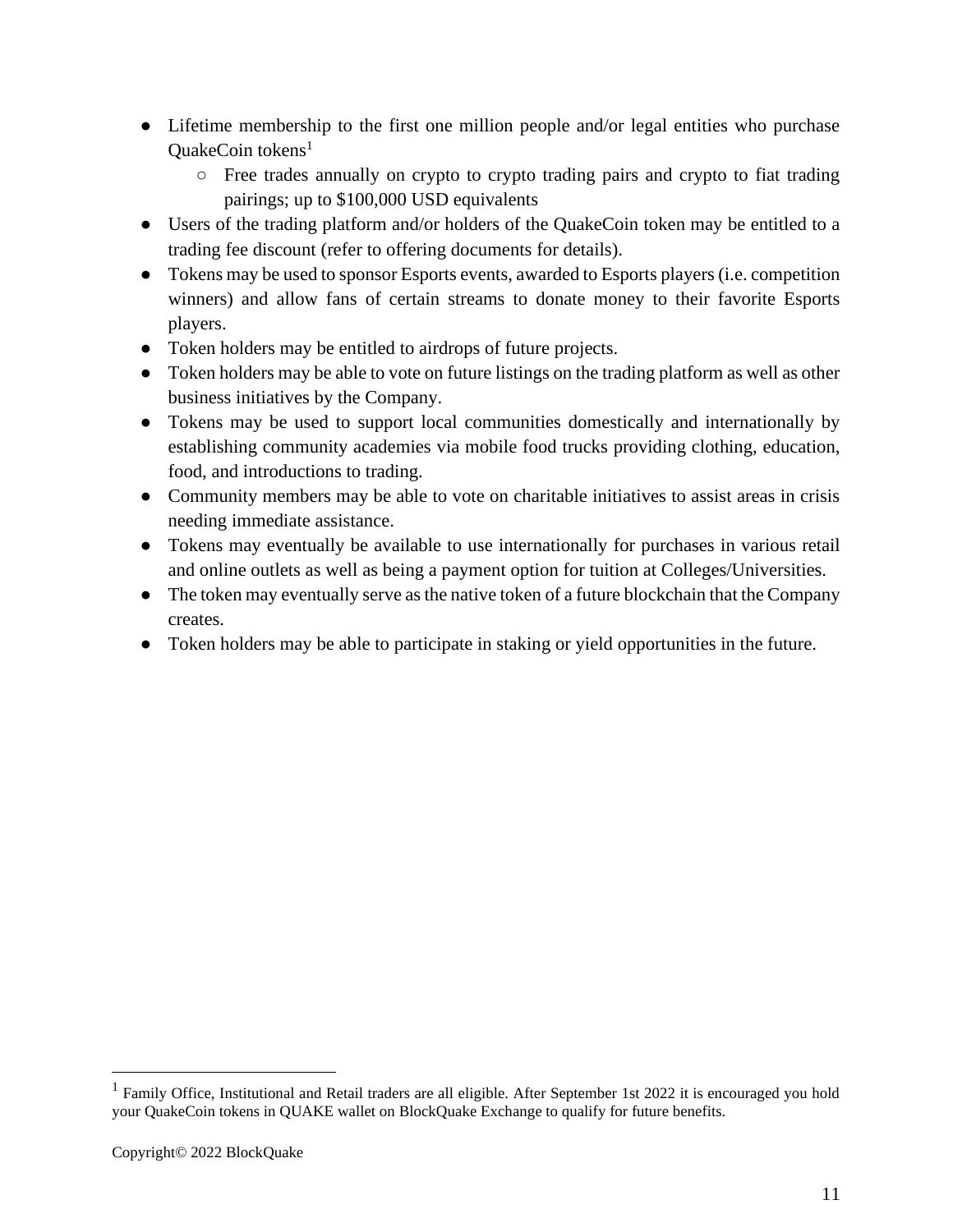### **QuakeCoin Tokenomics**

The charts on the following pages provide a visual review of the tokenomics relating to the three billion five hundred million (3.5 Billion) total supply that is hard capped. Minimum purchase of one hundred dollars (i.e. \$100 USD) required, resulting in two hundred (200) tokens being purchased before considering bonuses.

- Total allocation for sale, bonuses and referrals is one billion three hundred twelve million five hundred thousand QuakeCoin tokens (i.e. 1,312,500,000)
	- $\circ$  Sale of one billion tokens  $(1,000,000,000)$ 
		- Sales price is fifty cents  $(\$0.50)$
	- $\circ$  Buyers can earn up to a twenty-five percent (25%) bonus in QuakeCoin tokens for every \$100 USD purchased or fifty (50) additional tokens; contingent on time deadlines outlined
	- $\circ$  Buyers can share a referral link to others and earn an additional five percent (5%) per \$100 USD spent or ten (10) QuakeCoin tokens
		- *Tokens that are not sold or not used in bonuses or referral programs may be allocated towards a private offering to Accredited Investors in the United States and Canada. Upon BlockQuake receiving a Broker Dealer / ATS license (i.e. expected during Quarter Two to Quarter Three 2023) all unsold or unallocated tokens will be burned from existence thereby reducing the total supply down from 3.5 billion QuakeCoin tokens*
- Tokens reserved for community initiatives; including BlockQuake Foundation, charitable donations and give-aways / incentives is eight hundred fifty nine million seven hundred twenty two thousand two hundred twenty three (i.e. 859,722,223)
	- A reserve of five hundred million tokens (i.e. 500,000,000) to incentivize communities globally in establishing BlockQuake academy's (i.e. branch offices) to provide education, training, etc.
		- This reserve may be via BlockQuake Foundation where tokens are granted to communities and/or awarded based on various competitions like Hackathon's.
		- Also, mobile food trucks wrapped in BlockQuake logos will travel in various countries including the United States (i.e. Brazil, India, Japan, Nigeria, The Philippine's, South Korea, etc.) to provide bottles of water and sandwiches to local communities; while assisting people to open up a BlockQuake exchange account and providing blockchain education and trading training. In the future, these food trucks may provide school supplies and clothing as well.
	- An allocation of two hundred thirty four million seven hundred twenty two thousand two hundred twenty three tokens (i.e. 234,722,223) for community give-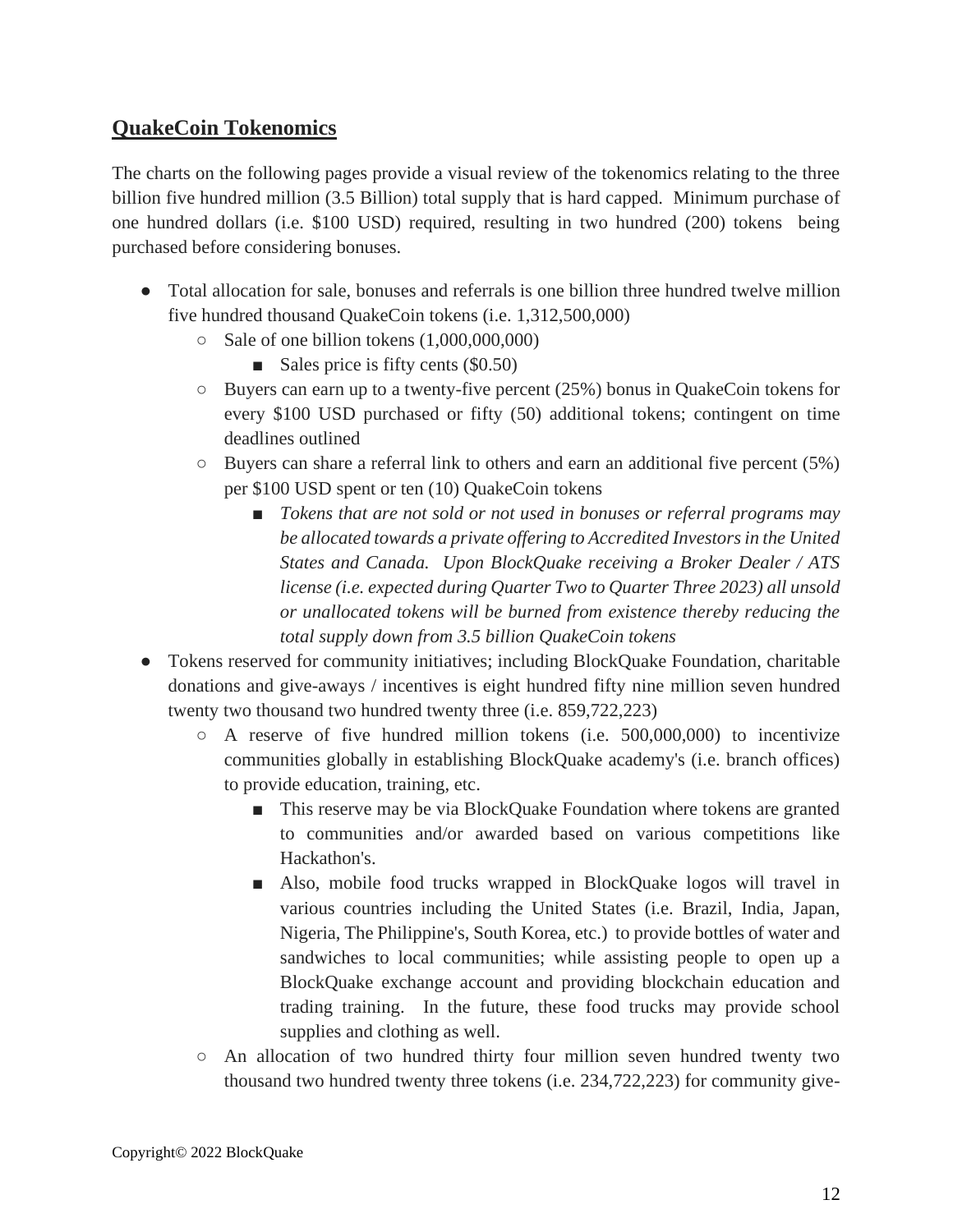aways/incentives relating to marketing for customer acquisition, rewards, other give-aways/promotional campaigns.

- $\circ$  A reserve of one hundred twenty-five million tokens for future charitable donations decided by the community.
	- Creating community empowerment the community helps decide which charities globally tokens are donated too by voting. BlockQuake team can suggest Charities based on regions impacted by Natural Disasters (i.e. Earthquakes, Typhoons, etc.) outside the United States that are in need.
- Tokens reserved for Use by Company Group is seven hundred seventy seven million seven hundred seventy seven thousand seven hundred seventy seven (i.e. 777,777,777). The company may reallocate tokens within different areas shown below if needed. However, reallocation to C-Suite Level & Other Company Insiders is strictly prohibited. Below is the reserved token forecast and description of planned use:
	- Liquidity Pool and/or Acquisitions two hundred million (i.e. 200,000,000)
		- To be provided to market makers/liquidity providers and/or use towards future acquisitions
	- Corporate Incentives to Family Offices/Institutional clients one hundred fifty two million seven hundred seventy seven thousand seven hundred seventy seven (i.e 152,777,777)
		- Incentives provided to high volume traders to use BlockQuake Exchange for twelve months; thereby generating revenues for the company
	- C-Suite Level, Other Company Insiders one hundred fifty million (i.e. 150,000,000) or less than four and a half percent (i.e. 4.50%) of total supply
		- C-Suite level members will have a five year lockup period where twenty percent (20%) vesting occurs each year; starting in year three; thereby creating an eight year lockup
	- Sign on Bonuses one hundred fifty million (i.e. 150,000,000)
		- Forecast relating to onboarding key personnel; whom will have a total five year lock up period where twenty percent (20%) vesting occurs each year
	- Employee Bonuses for Retention purposes one hundred million (i.e. 100,000,000)
		- Two hundred and fifty (250) QuakeCoin tokens per employee per quarter; excluding C-Suite members. A one year lock-up period is expected based on quarterly distributions.
	- Seed Capital Investors twenty five million (i.e. 25,000,000)
		- Based on early stage investors (excluding VC's) who contributed up to five million dollars (i.e. \$5 million USD)
			- $\sim$  Five (5) QuakeCoin tokens per one dollar (\$1.00) invested; a one year lockup period shall be implemented.
- Tokens reserved for Esports Sponsorship & Tournament's is two hundred fifty million (i.e. 250,000,000)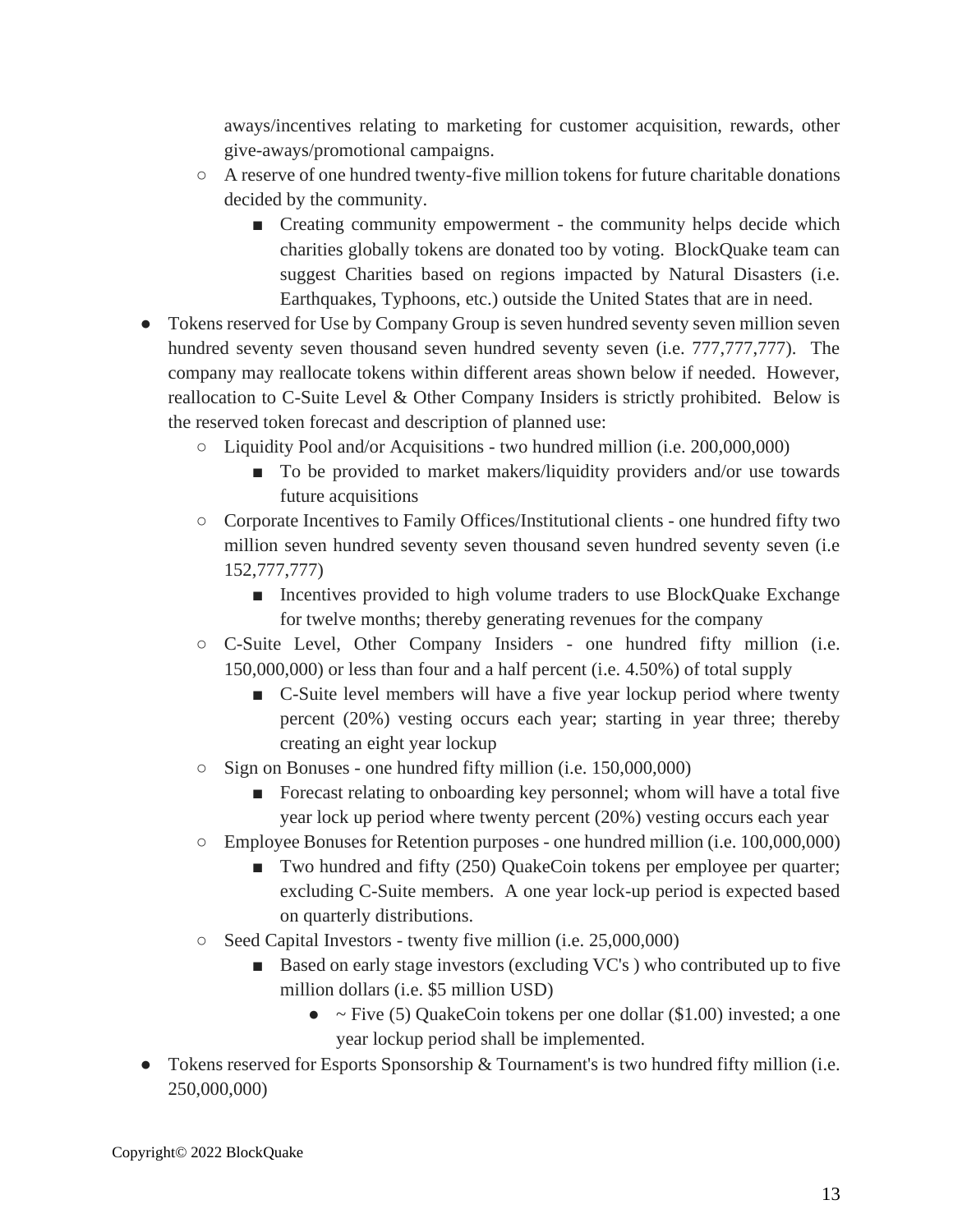- Expansion of token utility into Esports gaming relating to sponsorship, tournament prizes and fans of certain streams to donate money to their favorite Esports players
- Tokens reserved for "Other Sale" two hundred million (i.e. 200,000,000)
	- Reserve to possibly sell 200 million tokens to Institutions/Family offices at set price to be determined. This may be a private offering that may include the United States and Canada but also international Institutions and Family Offices.
- Tokens reserved for Advisors & Influencers one hundred million (i.e. 100,000,000)
	- Tokens that are not used for distribution to Advisors & Influencers will be reallocated to Community Incentives/ giveaways for use in obtaining customers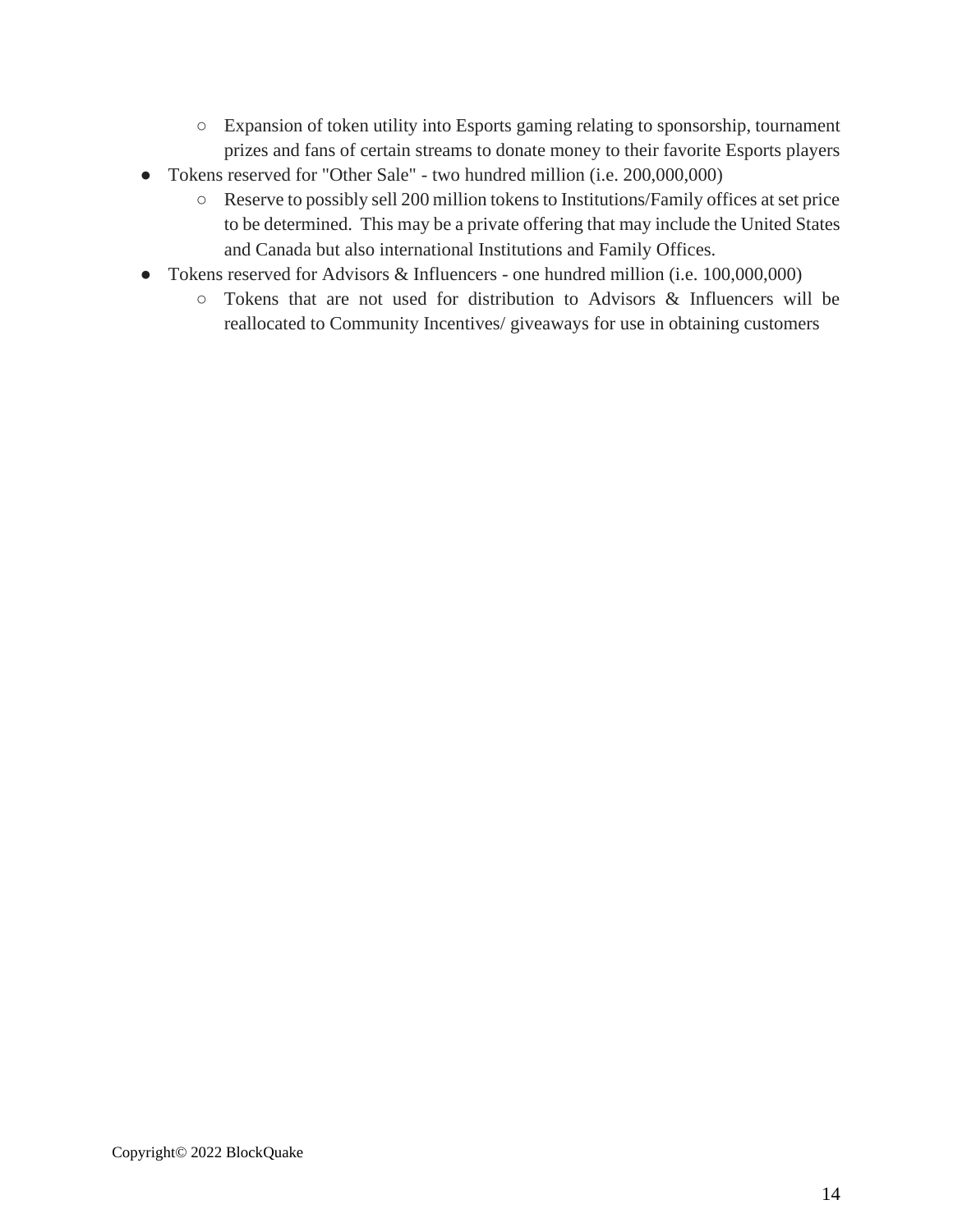

**QuakeCoin Tokenomics** 

- Tokens being sold, provided as bonuses and referrals 37%  $\bullet$
- Tokens reserved for community initiatives; including BlockQuake Foundations, charitable donations and giveaways/incentives 25%  $\bullet$
- Tokens reserved for Use by Company Group 22% \* (See Chart Below)  $\bullet$
- Tokens reserved for Esports Sponsorships and Tournaments 7%  $\bullet$
- Tokens reserved for "Other Sale" 6%  $\bigcirc$
- Tokens reserved for Advisors and Influencers 3%  $\bullet$

| <b>Details: For Use by Company Group</b>                     | <b>Forecasted</b><br><b>Tokens</b> | <b>Total % Against</b><br><b>Total Supply</b> |
|--------------------------------------------------------------|------------------------------------|-----------------------------------------------|
| <b>C-Suite Level, Other Company Insiders</b>                 | 150,000,000                        | 4.29%                                         |
| Seed Capital Investors - Up to Five Million (excluding VCs)  | 25,000,000                         | 0.71%                                         |
| <b>Employee Bonuses for Retention Purposes</b>               | 100,000,000                        | 2.86%                                         |
| Sign On Bonuses                                              | 150,000,000                        | 4.29%                                         |
| Liquidity Pool and/or Acquisitions                           | 200,000,000                        | 5.71%                                         |
| Corporate Incentives to Family Offices/Institutional Clients | 152,777,777                        | 4.37%                                         |
| <b>Totals</b>                                                | 777,777,777                        | $22.22\%$                                     |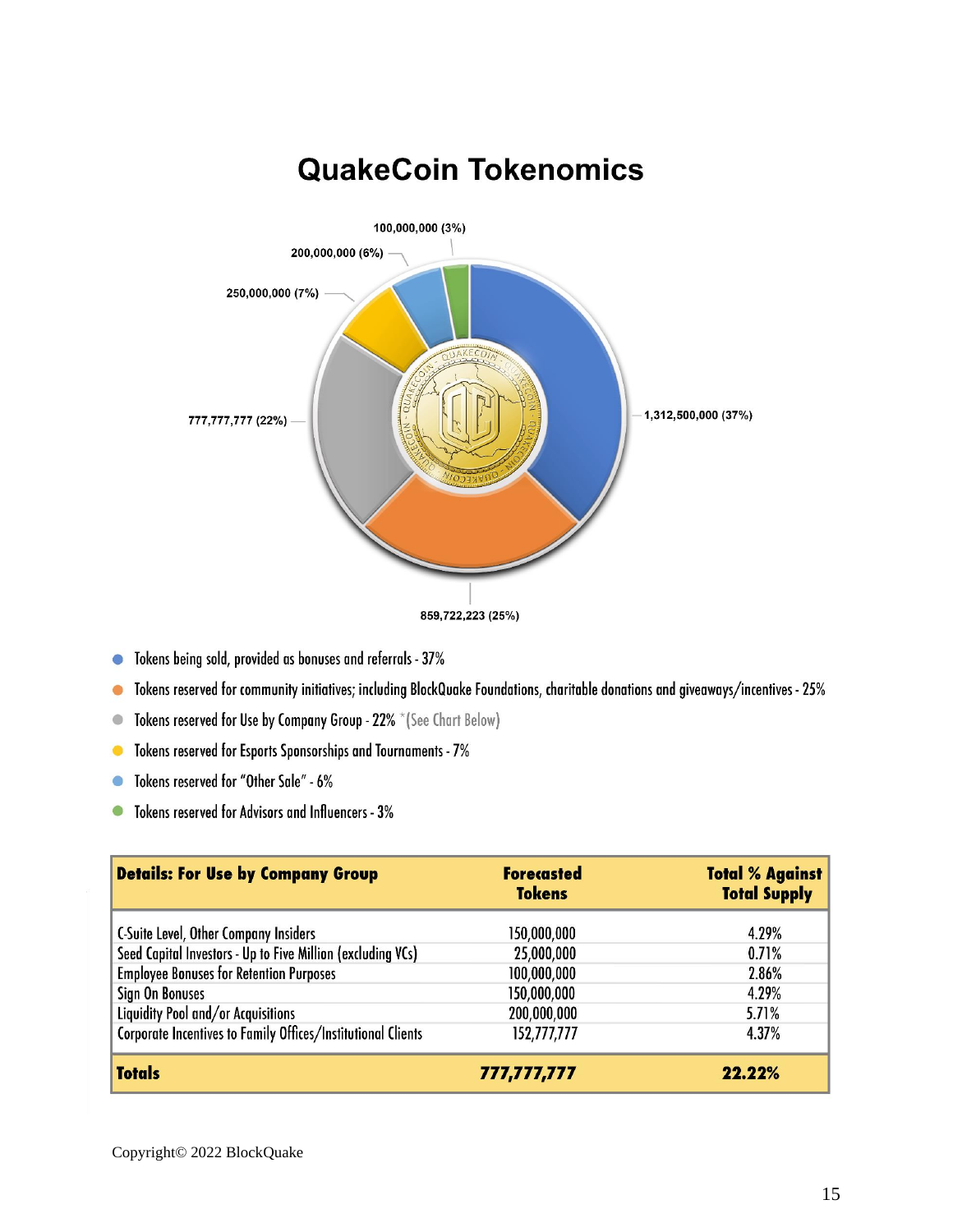### **Esports and Cryptocurrency**

"Since PayPal announced late last year that it was making a foray into cryptocurrencies, investment has been flooding into the market. In particular, the price of Bitcoin has spiked, leading to much speculation about crypto going mainstream.

However, this has happened before. Bitcoin's previous all-time high led to a sudden surge of interest that cooled off into the long "crypto winter" of 2018. If cryptocurrencies, and the blockchain technology that underpins them, are ever to unlock mainstream adoption, then realworld utility combined with a compelling user experience is more likely to provide the key. Looking at recent news trends, combined with the macro events of 2020, esports and gaming currently seem to be one of the hottest tickets.

Due to a lack of attendance at in-person events this year, the global esports market shrank slightly, but it's forecasted to grow by over 50 percent in the next three years, rising to \$1.6 billion. Analysts within the crypto sector already believe there's vast potential to tap into this market, with digital research firm Messari predicting mass adoption of blockchain technology. The market demographic fits well into this scenario – predominantly male, aged 18-34 and based in economically developed countries.According to some of the latest news reports, blockchain and esports entrepreneurs are seeking to capitalize on the opportunity to converge the markets.

Beyond esports, blockchain and the broader gaming sphere are providing entrepreneurs with further inroads into mainstream adoption. Gaming is one of the few sectors that has benefitted from the 2020 pandemic, as people have looked for new ways of entertaining themselves at home.

One trend that's definitely making a resurgence is non-fungible tokens (NFTs), which allow blockchain innovators to issue one-of-a-kind digital assets with unique attributes. It's a feature that lends itself particularly well to gaming, as it means users can acquire in-game assets of value that are stored securely on a blockchain.

Online gamer PewDiePie, aka Felix Kjellberg, has amassed an incredible 107 million followers on YouTube alone. So when he speaks, the online gaming world tends to listen. He's been a longtime supporter of blockchain in gaming, but most recently, he's lent his support to the blockchain-based 3D augmented reality game Wallem. The game uses NFTs for skins and other items, also rewarding players in Ethereum-based tokens. PewDiePie has issued his own NFT representing one of his skins that can be purchased and used in the Wallem virtual world.

At this rapid pace of development, it's evident that the convergence of blockchain and crypto with gaming and esports provides many opportunities for users, innovators and established players in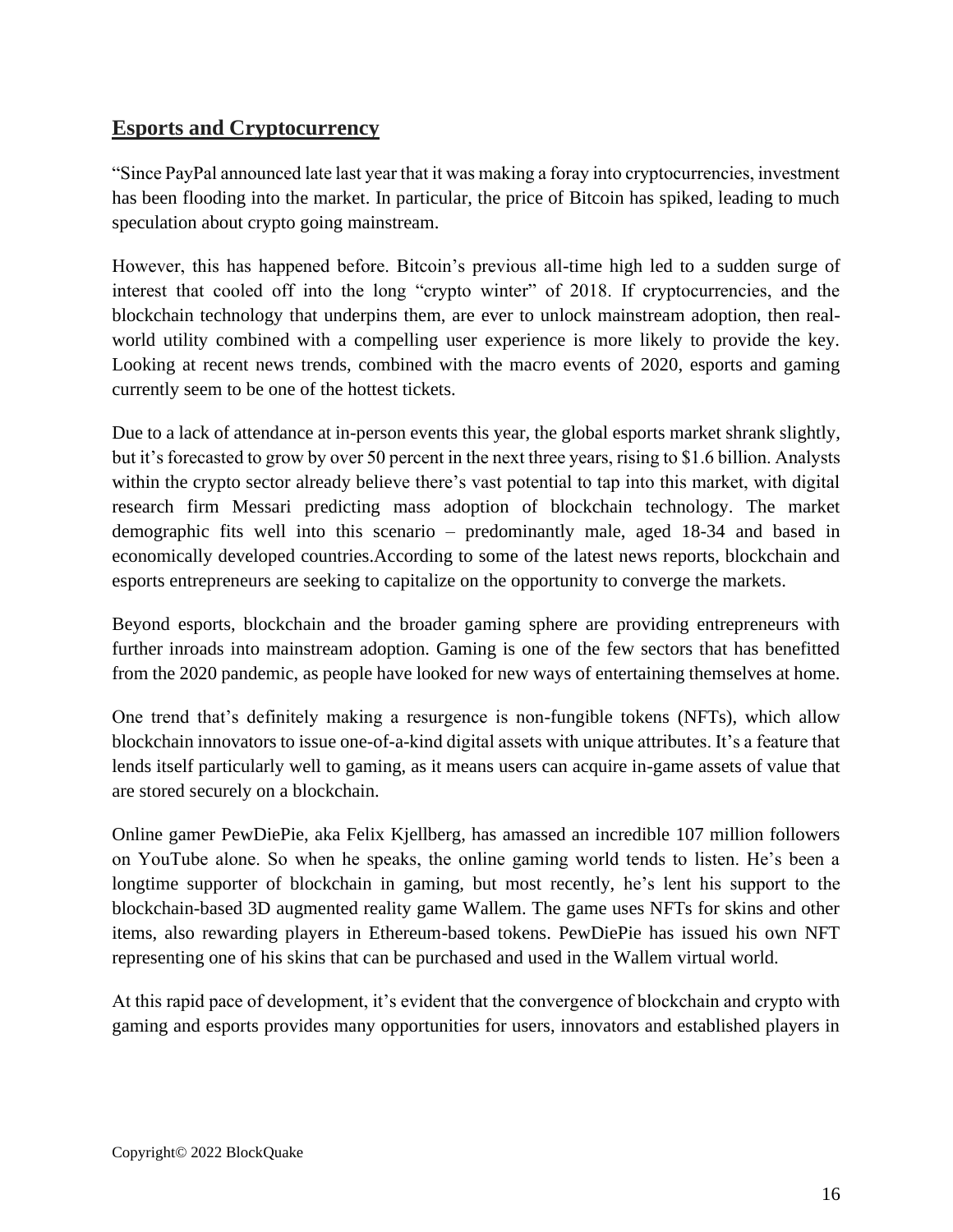the space. Even if the current Bitcoin bull run doesn't sustain, blockchain and gaming is a segment that's definitely worth watching over the coming months and years."<sup>2</sup>

<sup>2</sup> Source https://www.entrepreneur.com/article/363381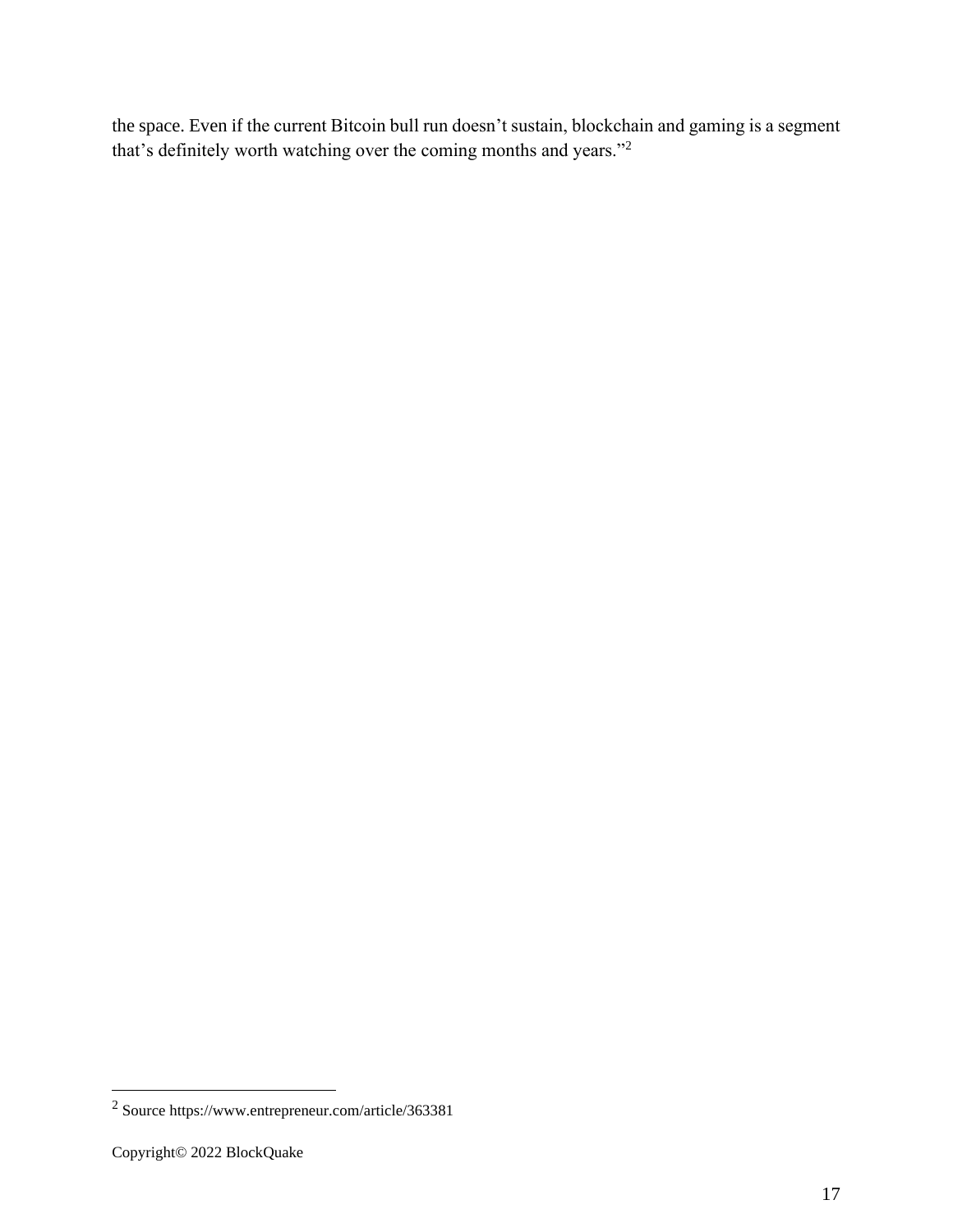### **The Token Sale**

The QuakeCoin token sale will begin on Monday February 14th, 2022 at 12:00am EDT and run through August 15th, 2022 at 11:59pm EDT. A minimum of \$100 USD (i.e. one hundred dollars) is required to participate in the sale, resulting in two hundred (i.e. 200) QuakeCoin tokens being acquired. Purchases made during the sale will only be locked up from trading until QuakeCoin debuts on BlockQuake Exchange. The QuakeCoin token will be listed on BlockQuake Exchange on September 1st, 2022 at 12:00pm EDT (i.e. after all tokens have been minted and distributed).

Tokens earned via referrals, will be locked up for a period of time to protect investors from a selloff by excellent marketeers, who could earn substantial tokens referrals<sup>3</sup>. Listed below and on the following pages are the timeframes of each phase; including the token price, bonus structure and referral structure:

- February 14th, 2022 to April 15th, 2022:
	- Token price \$0.50 USD (i.e. fifty cents)
		- Bonus of twenty five percent (i.e. 25%) or fifty (i.e. 50) QuakeCoin tokens per \$100 USD (i.e. one hundred dollars) spent
			- Referral of five percent (i.e. 5%) or ten (i.e. 10) QuakeCoin tokens per \$100 USD (i.e. one hundred dollars) spent
- April 16th, 2022 to May 31st, 2022:
	- Token price \$0.50 USD (i.e. fifty cents)
		- Bonus of twenty percent (i.e. 20%) or forty (i.e. 40) QuakeCoin tokens per \$100 USD (i.e. one hundred dollars) spent
			- Referral of five percent (i.e. 5%) or ten (i.e. 10) QuakeCoin tokens per \$100 USD (i.e. one hundred dollars) spent
- June 1st, 2022 to June 30th, 2022:
	- Token price \$0.50 USD (i.e. fifty cents)
		- Bonus of fifteen percent (i.e. 15%) or thirty (i.e. 30) QuakeCoin tokens per \$100 USD (i.e. one hundred dollars) spent
			- Referral of five percent (i.e. 5%) or ten (i.e. 10) QuakeCoin tokens per \$100 USD (i.e. one hundred dollars) spent
- July 1st, 2022 to July 31st, 2022:
	- Token price \$0.50 USD (i.e. fifty cents)
		- Bonus of ten percent (i.e. 10%) or twenty (i.e. 20) QuakeCoin tokens per \$100 USD (i.e. one hundred dollars) spent
			- Referral of five percent (i.e. 5%) or ten (i.e. 10) QuakeCoin tokens per \$100 USD (i.e. one hundred dollars) spent

 $3$  QuakeCoin tokens earned via referrals will be locked up and unavailable to be traded until December 1st, 2022 in order to protect all investors from a selloff event by excellent marketeers who could have earned substantial referrals during the sale period.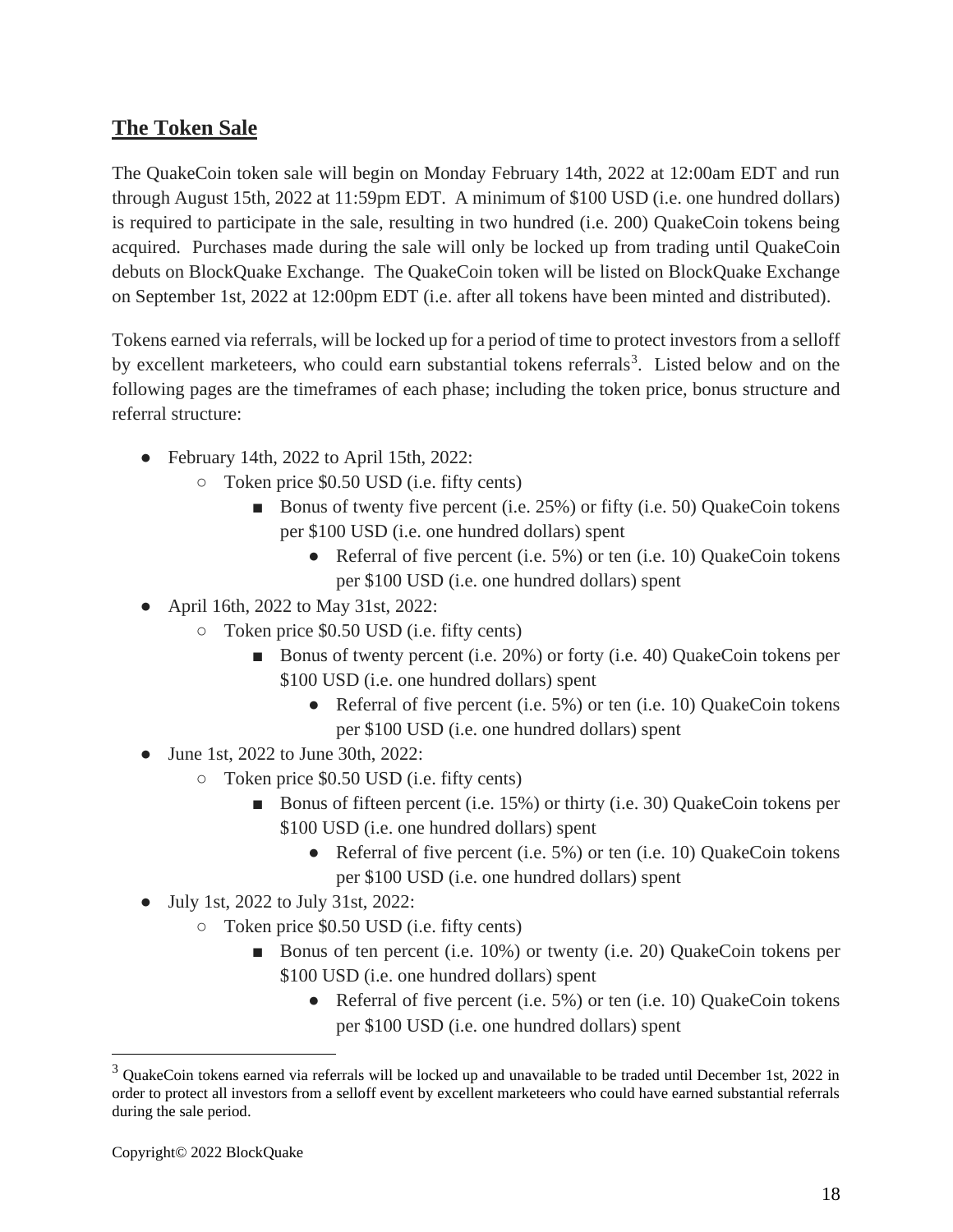- August 1st, 2022 to August 15th, 2022:
	- Token price \$0.50 USD (i.e. fifty cents)
		- Bonus of five percent (i.e. 5%) or ten (i.e. 10) QuakeCoin tokens per \$100 USD (i.e. one hundred dollars) spent
			- Referral of five percent (i.e. 5%) or ten (i.e. 10) QuakeCoin tokens per \$100 USD (i.e. one hundred dollars) spent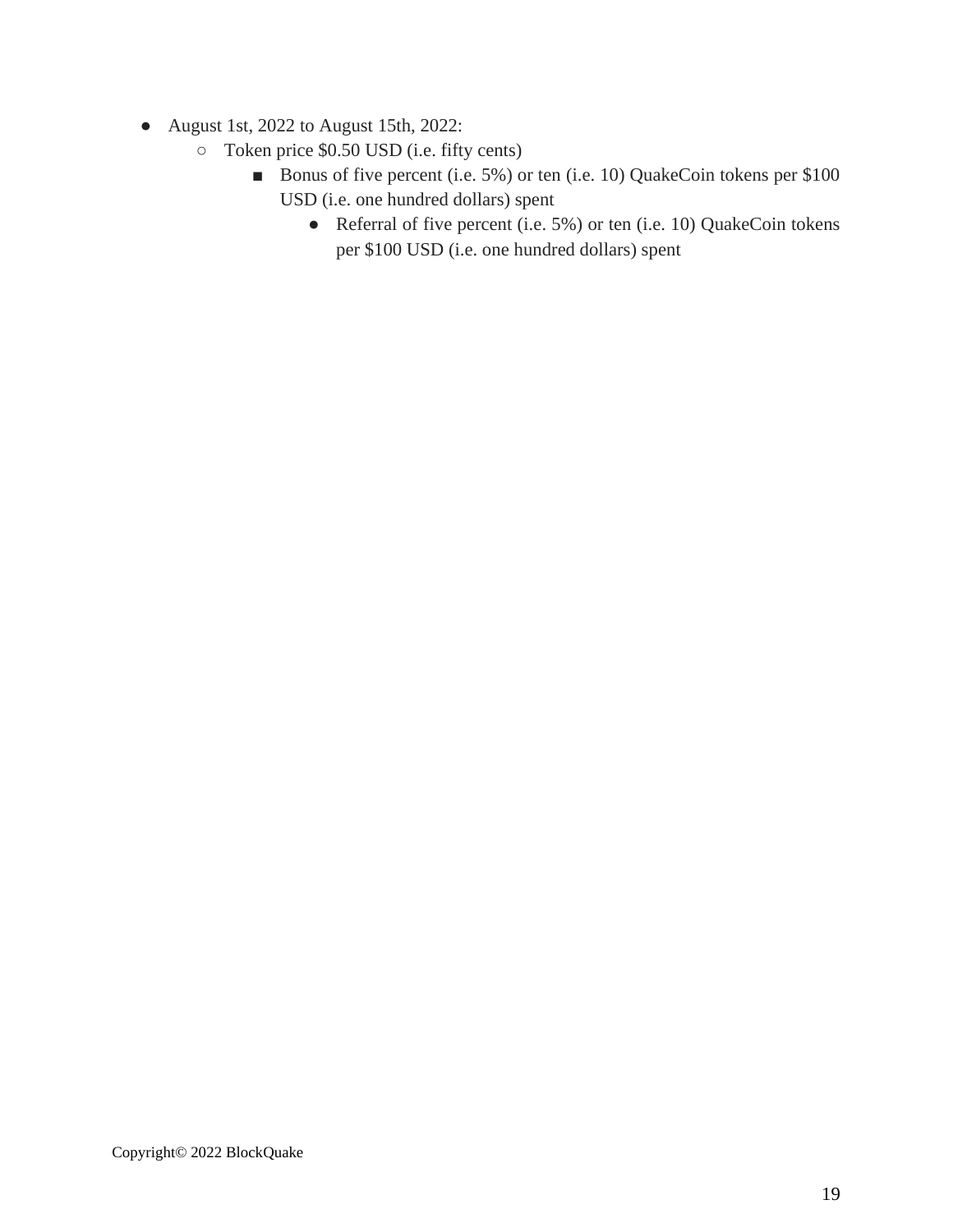#### **Use of Proceeds**

Funds are planned at this time to be used in the following way:

- Technology and product enhancements an estimated 40% of the QuakeCoin sale proceeds will be directed towards technology and product enhancements including, but not limited to:
	- Platform Development to support the ongoing development of BlockQuake Exchange, including hiring an inhouse team and contracting with an experienced development team capable of building similar software and one dedicated to advancing the uses of blockchain into FinTech.
	- Banking Infrastructure to support the acquisition of a United States (US) FDIC insured bank and building the technology stack upon this traditional foundation to expand fiat on and off ramps for our customers globally
		- Establish international banking infrastructure/relationships in order to have a direct link back into the US based banking ecosystem
	- NFT marketplace to build a proprietary platform to discover digital masterpieces by established and new artists, animators & storytellers where people can buy, sell, and showcase NFTs from leading creators and brands
- Human capital an estimated 25% of the QuakeCoin sale proceeds will be directed towards onboarding current and future BlockQuake teams throughout the organization including, but not limited to:
	- Administration
	- Banking
	- Business development
	- C-Suite executives
	- Compliance and regulatory
	- Customer Service
	- Engineering and development
	- Risk management
	- Security including cyber
- Marketing an estimated 20% of the QuakeCoin sale proceeds will be directed towards marketing including, but not limited to:
	- Community building and management
	- Digital
	- Email campaigns
	- Static billboards
	- Print
	- Television and Radio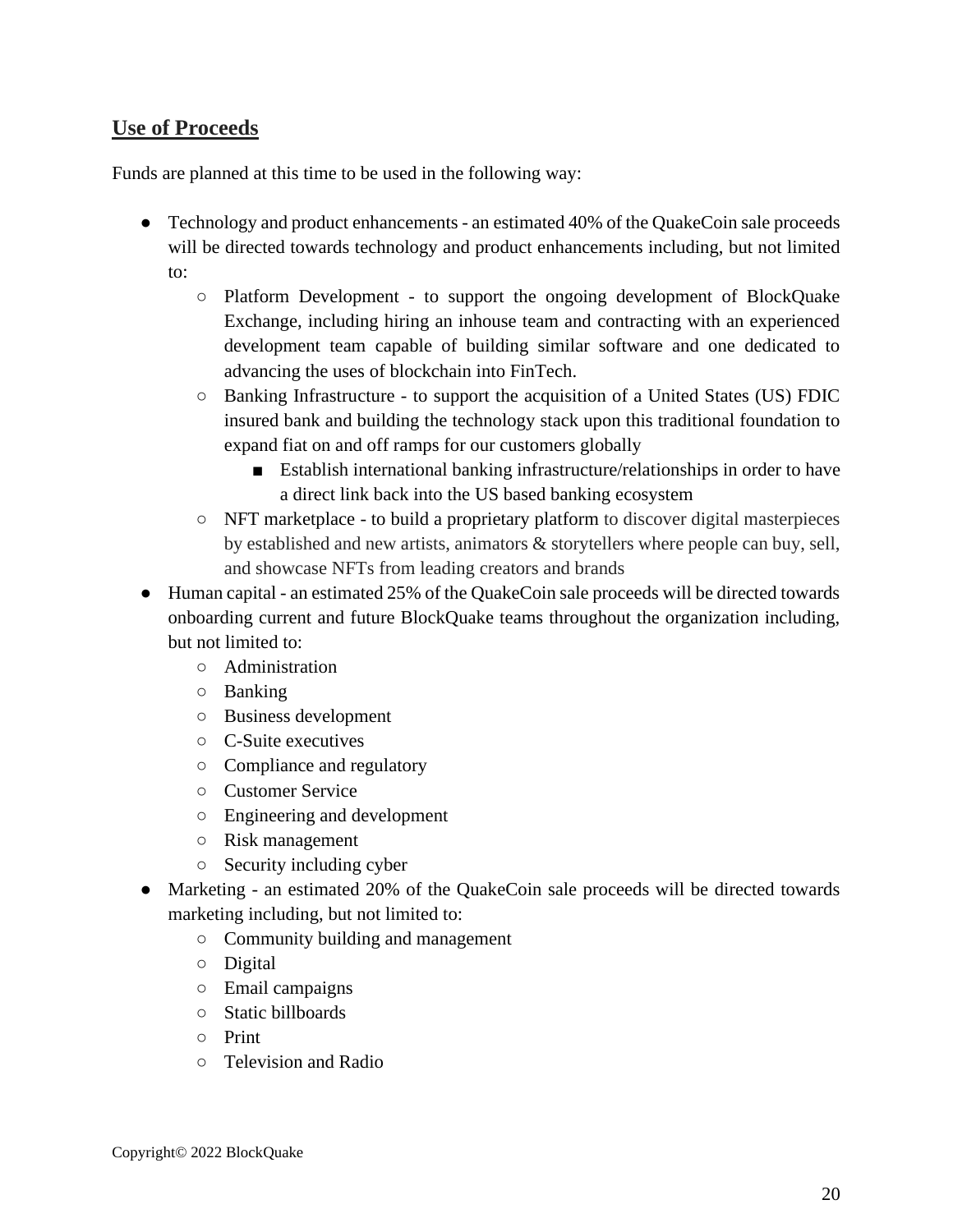- Legal and regulatory an estimated 15% of the QuakeCoin sale proceeds will be directed towards legal and regulatory including, but not limited to:
	- New York State Bitlicense
	- US Broker Dealer/ATS license
	- US Money transmitter licenses
	- US National Futures Association (NFA) and the Commodities Futures Trading Commission (CFTC) licenses
	- International licenses for jurisdictions including, but not limited to:
		- Australia, Brazil, Canada, India, Japan, Mexico, Nigeria, South Korea, United Arab Emirates, United Kingdom

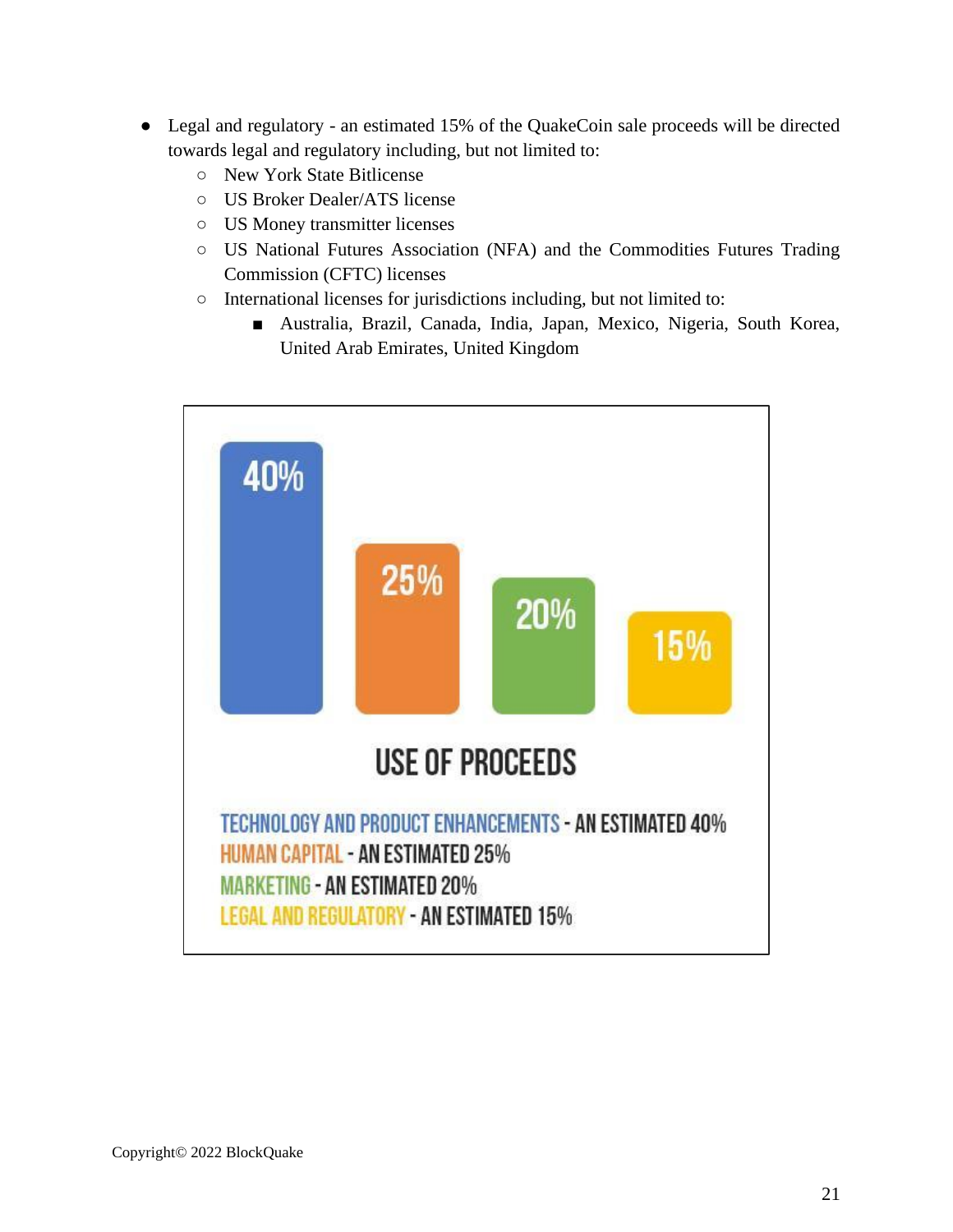# <span id="page-21-0"></span>**TEAM**

The BlockQuake team is composed of professionals who have extensive experience and are knowledgeable in their craft. BlockQuake's leadership collectively has decades of experience across financial, business, technology, cybersecurity, and auditing as well as major regulatory project management assignments in the financial services, insurance and banking industries. Compliance is at the forefront of our minds because of our corporate experiences, which gives us familiarity with regulatory issues and how to address them as they impact the blockchain industry.

On the exchange development side and related services, our internal and external subject matter experts have extensive experience, having provided technology products and services to clients including NASDAQ, J.P. Morgan Chase, Credit Suisse, AIG, Barclays Capital, Citi, BNY Mellon, Fidelity, TD Ameritrade, IBM, BlackRock, BNP Paribas, Morgan Stanley.

Another integral part of the BlockQuake team includes our talented and knowledgeable attorneys who are proficient in understanding the various legal and securities issues that face us in an everchanging environment.

### <span id="page-21-1"></span>**TEAM MEMBERS**

#### **ANTONIO BRASSE | CEO & CO-FOUNDER**

Bachelors of Science in Accounting and Computer Science



- **CISA Certified** (Certified Information Systems Auditor)
- **CPA License** NY State
- **CIA Certified** (Certified Internal Auditor)
- **CFSA Certified** (Certified Financial Services Auditor Banking & Insurance)
- **CAMS Certified** (Certified Anti-Money Laundering Specialist by ACAMS covering Anti-Money Laundering and Counter Terrorism Financing)

Antonio is one of the founders and CEO of BlockQuake Holdings, LLC, and its digital asset/cryptocurrency trading subsidiary. He has almost two decades of regulatory, financial, operational and technology audit experience within the financial services industry, working at major global companies headquartered in New York City involved in banking, venture capital/private equity, real estate/mortgage, broker-dealer and insurance operations.

His personal trading experiences included stocks, options, and forex before delving into cryptocurrency trading. Along with his business partners, he found there was much lacking with the existing landscape of cryptocurrency trading platforms, things he was used to seeing in traditional financial markets, such as performance, security, transparency and trust as well as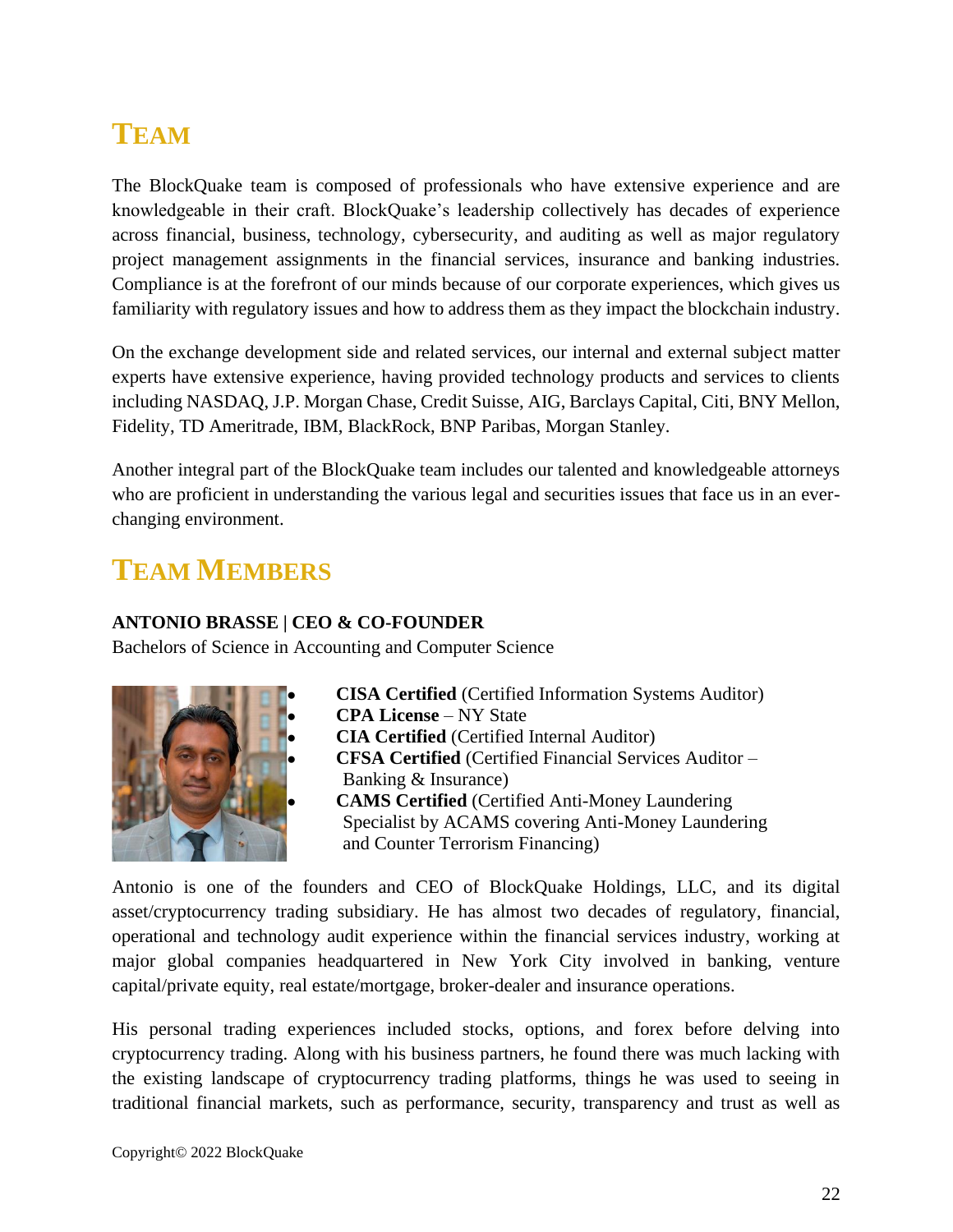customer support. This was the genesis of BlockQuake. The BlockQuake team believes they can change this landscape for the better through significant and rapid disruption, "creating seismic shifts."

Antonio is a first generation American and native New Yorker, born and bred in Brooklyn, a son of immigrants from the former British West Indies/Caribbean.



#### **SAM HYUN | CHIEF STRATEGY OFFICER**

With over 9 years of experience trading cryptocurrencies, Sam has a deep understanding of working with centralized and decentralized cryptocurrency exchanges and trading platforms as well as a tight grasp on cryptocurrency markets in relation to financial markets.

Prior to joining BlockQuake, Sam was an Associate in Barclay's Treasury Liquidity Risk department where he oversaw the Liquidity Coverage Ratio short-term resilience of the liquidity risk profile and facilitated various projects within the development of the Stress Engine tool. Previously he was Senior Analyst at AIG and was the Subject Matter Expert within the Actuarial, Science, and Modeling Department providing data analytical and strategic expertise to select clients within the Internal Audit Group. Sam holds a B.S. in Mathematics and Economics from New York University.



#### **RANDY SHRIKISHUN | CHIEF VISIONARY OFFICER**

Randy has over 20 years of experience in the financial services industry with a primary focus on financial analysis, forecasting, and equity research. His main areas of concentration as a senior analyst and editor at Value Line were in information technology, e-commerce, defense and banking sectors. He was also the head of the Options Department where he developed investment

strategies, monitored the performance of multiple options portfolios, and authored comprehensive articles detailing various investment methods for derivatives securities. In addition, Randy has worked as a financial advisor for Morgan Stanley and in the treasury and capital markets divisions of the risk management department at Mizuho Bank. His trading experience includes both largeand small-cap stocks, ETF's, and futures, among other securities. Randy holds a B.S. in Finance and International Business from the Stern School of Business at New York University.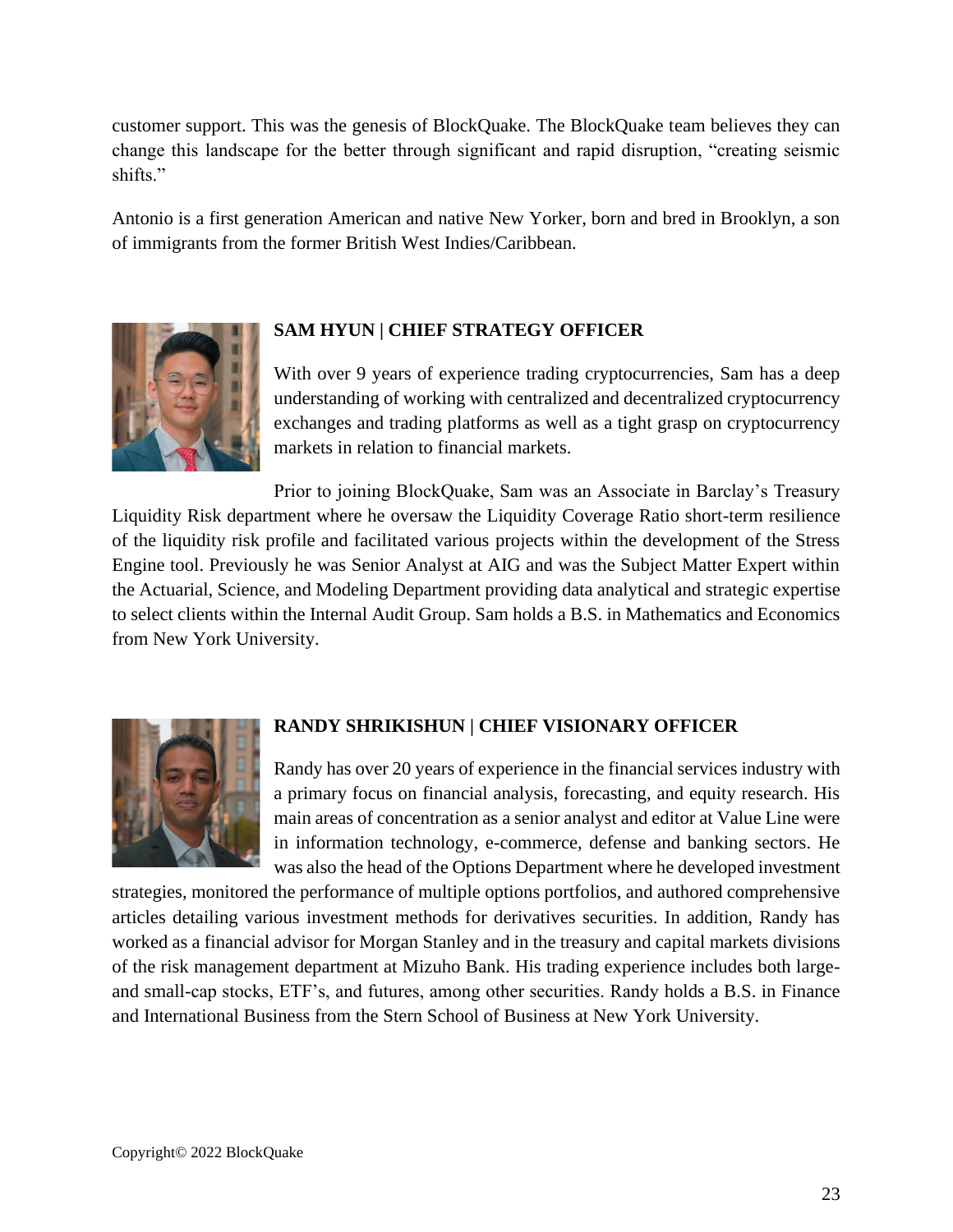

#### **SAMUEL BRASSE | CHIEF BUSINESS OFFICER**

Samuel has over 20 years of experience analyzing, preparing and reviewing financial statements and providing decision support services to senior management. He has assembled and led high-performance teams in environments of rapid growth, turnaround and business restructuring and is adept at identifying solutions to various complex operational and financial issues. Samuel is an entrepreneur and since 2004 has been a General Partner

and founding member in BELLA LUCA™- a real estate development and commercial/residential building enterprise.

Prior to joining BlockQuake, Samuel founded Financial and Healthcare Consultant (FHCCS) in 2012 where he led a team of highly skilled consultants advising hospital and physician practice groups on financial and operational matters as well as various acquisitions and divestitures by performing due diligence services. He also worked closely with private equity and venture capitalist groups of both buyers and sellers. Previously, Samuel spent over 12 years as a Senior Business Operations and Finance Analyst at Fresenius Medical Care (FMC), a publicly traded company and the global leader in providing End Stage Renal Disease (ESRD) treatments to patients and sales of related pharmaceutical products and medical supplies.

Samuel holds a B.S. in Accounting with a minor in Computer Science from City University of New York – Brooklyn College.



#### **STEWARD KWAN | CHIEF CREATIVE OFFICER**

Steward is the founder and owner of two successful entertainment businesses SK Creative Services and SK Entertainment which have seen substantial financial growth since inception in 2010. He has over 16 years of event planning and media relations experience. He has hosted business conferences and web and product training for several corporations and

Fortune 500 companies. He has been working with companies like Peloton, Razorfish, HHC, Columbia University, ADRC, Shop.com and many more. He is Microsoft Certified MCSE with experience in video editing, audio engineering, and web development.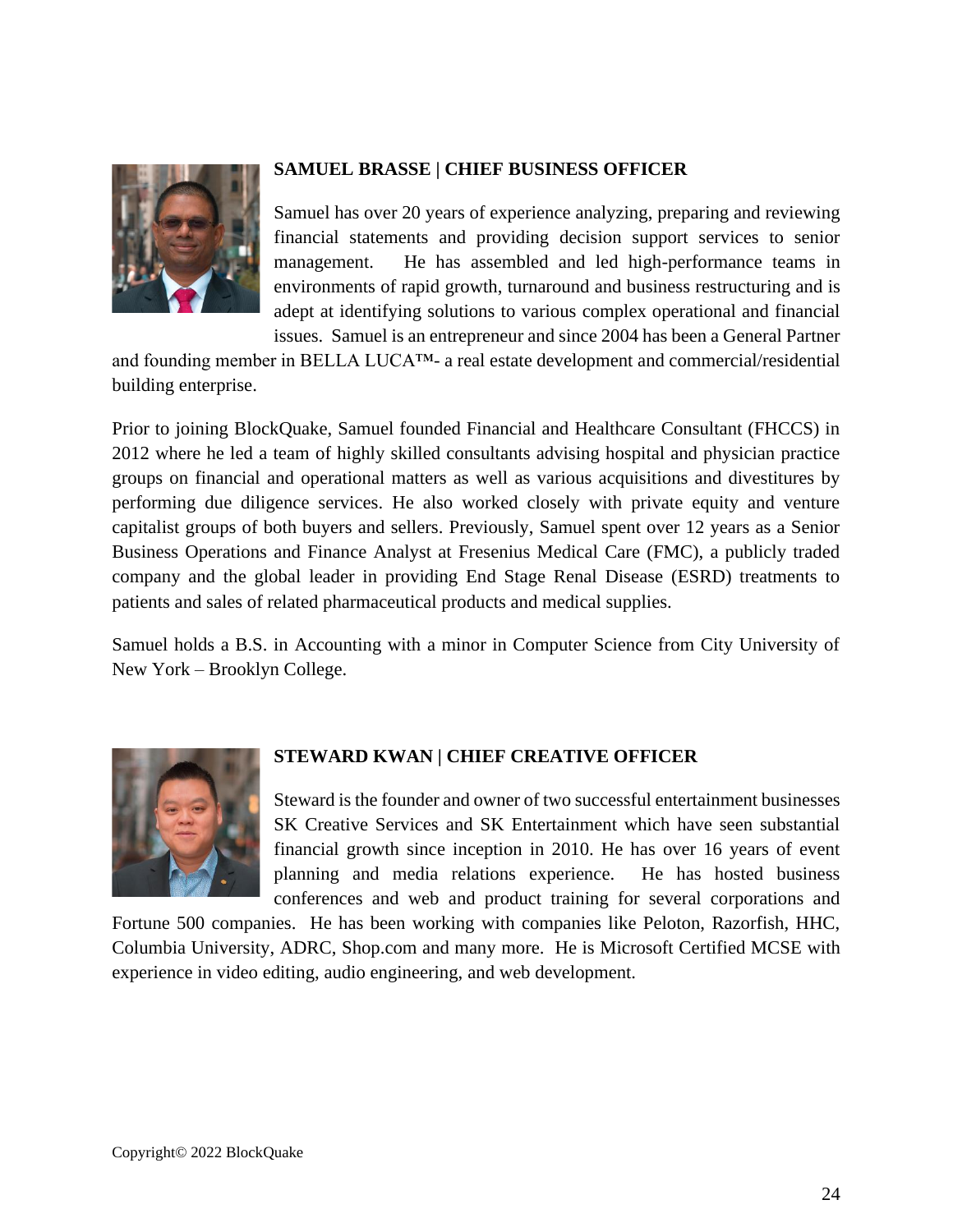

#### **MICHAEL WILSON | VICE PRESIDENT OF BUSINESS SYSTEMS**

With over 30 years of experience as an IT business Project Manager and Senior Analyst in the banking, telecommunications and insurance industries, Michael's expertise includes the software development life cycle (SDLC), enterprise risk management, requirements analysis, enterprise architecture, MIS reporting as well as web and application development.

Prior to joining BlockQuake, Michael was a Senior Business Analyst at AIG leading the development and implementation of a business plan application for the Internal Auditing Department. He also managed the analysis, design, coding, and testing of dynamic web-based global MIS reports and served as the administrator for various databases and the Intranet Site. Previously, Michael served as AVP at JPMorgan Chase where he spearheaded a variety of costsaving systems initiatives including automating a process to consolidate information from over 30 sources into a custom application in order to streamline the branch audit process. He holds a B.S. in Business and Information Science from Long Island University and an A.A.S. in Electrical Engineering from New York City Technical College.



#### **RENEE KESSINGER | DIRECTOR OF MARKETING & COMMUNICATIONS**

Renee is a marketing and promotions professional with excellent project management and client service skills and the ability to work on multiple projects across different disciplines. Over the years, she's helped clients achieve their objectives through flawless program execution - on time and

within budget.



#### **STEVEN SINGH | DIRECTOR OF INNOVATION**

Steven has been in the crypto space for nearly seven years, trading everything under its vast umbrella. He has spent the past two years leading the way on Innovation at BlockQuake. With his heavily driven mathematical mindset, he's guiding the company in seeing the space as it develops and preparing the company to pivot as new trends emerge. Prior to BlockQuake,

Steven worked in the NYC public sector ranging from MTA, NYCHA, DOT. Steven has a Bachelors of Science in Mathematics.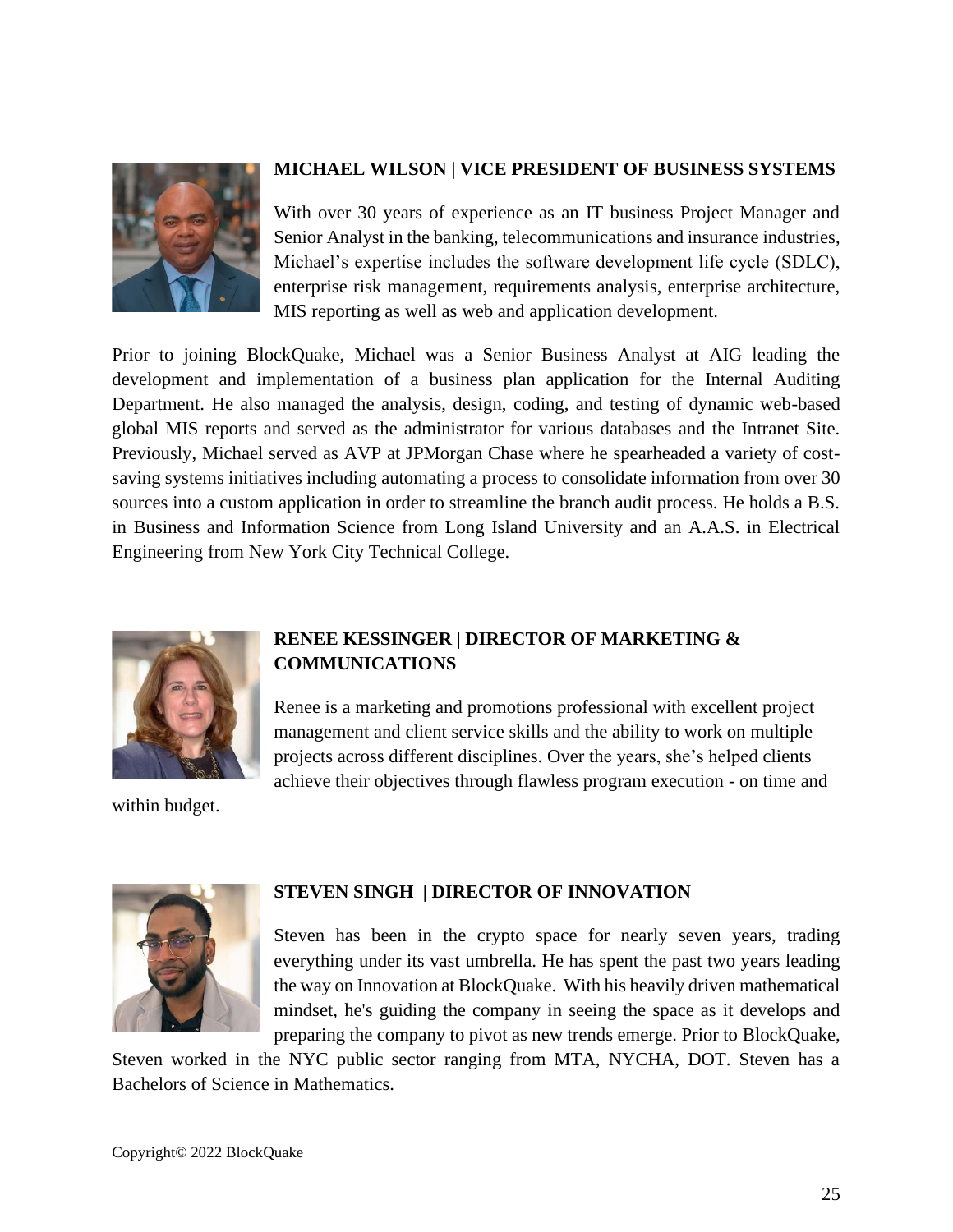

#### **RICHARD QUIÑONES | DIRECTOR OF BUSINESS SYSTEMS**

Richard is a New York native from Yonkers. He moved back to Puerto Rico with his parents in the late 80s and after graduating from high school, he made his way back to New York and enlisted in the U.S. Navy where he worked as an Operation Specialist aboard the U.S.S. Enterprise (CVN 65). During his time there, he nourished his love for technology and once he

was done with his military life, he continued working as an independent contractor in many different technological fields.

### <span id="page-25-0"></span>*Legal Team*



**MARLON PAZ** Mayor Brown



**ANTHONY TU-SEKINE** Seward & Kissel LLP



**PHILIP MOUSTAKIS** Seward & Kissel LLP



**BRETT COTLER** Seward & Kissel LLP



**JOHN A. BENEMERITO** Benemerito Law



**ALEJANDRA GONZALEZ** Benemerito Law



**RICHARD FRIEDMAN** Sheppard Mullin



**SEAN HAYES** IPG Legal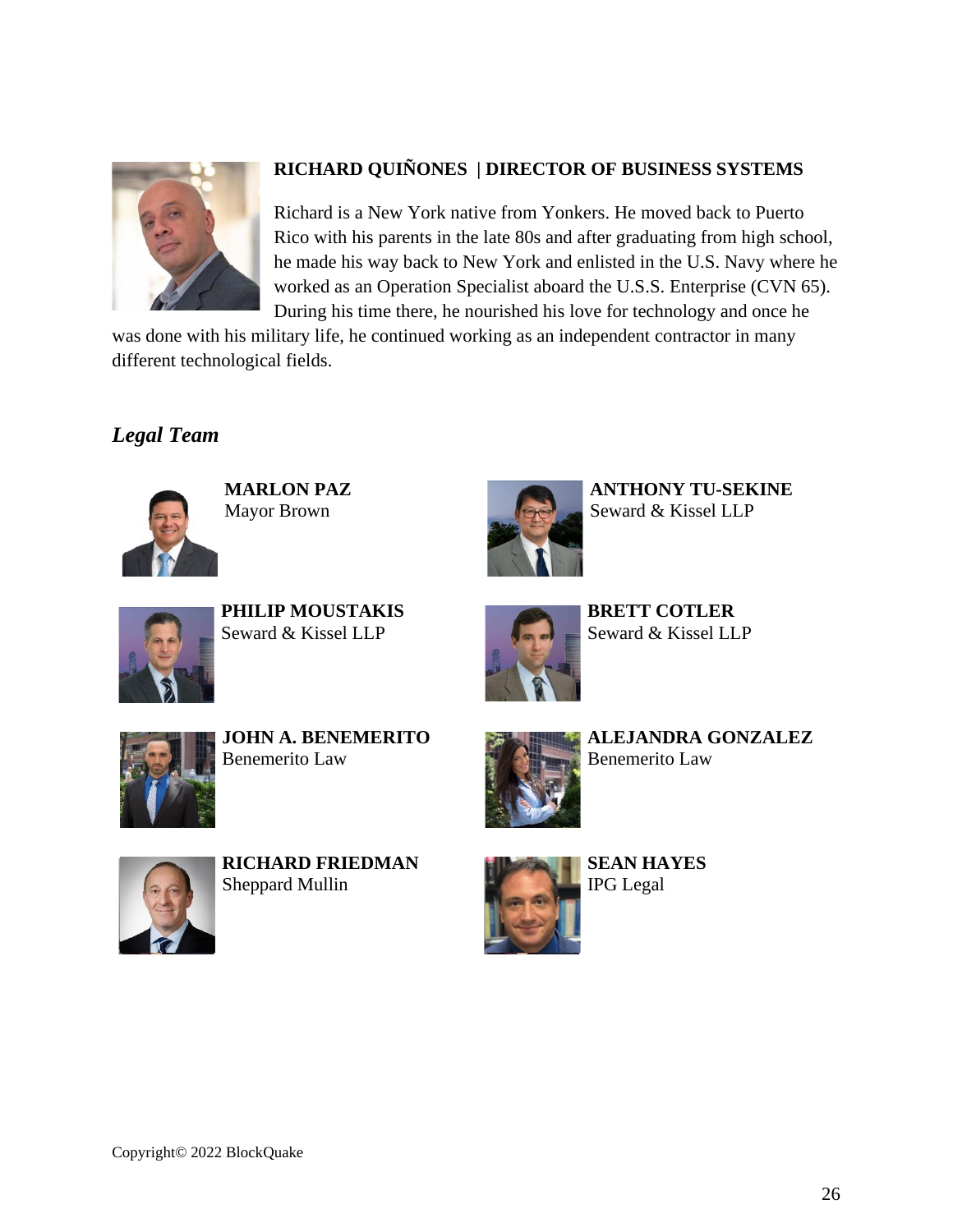<span id="page-26-0"></span>*Partners*

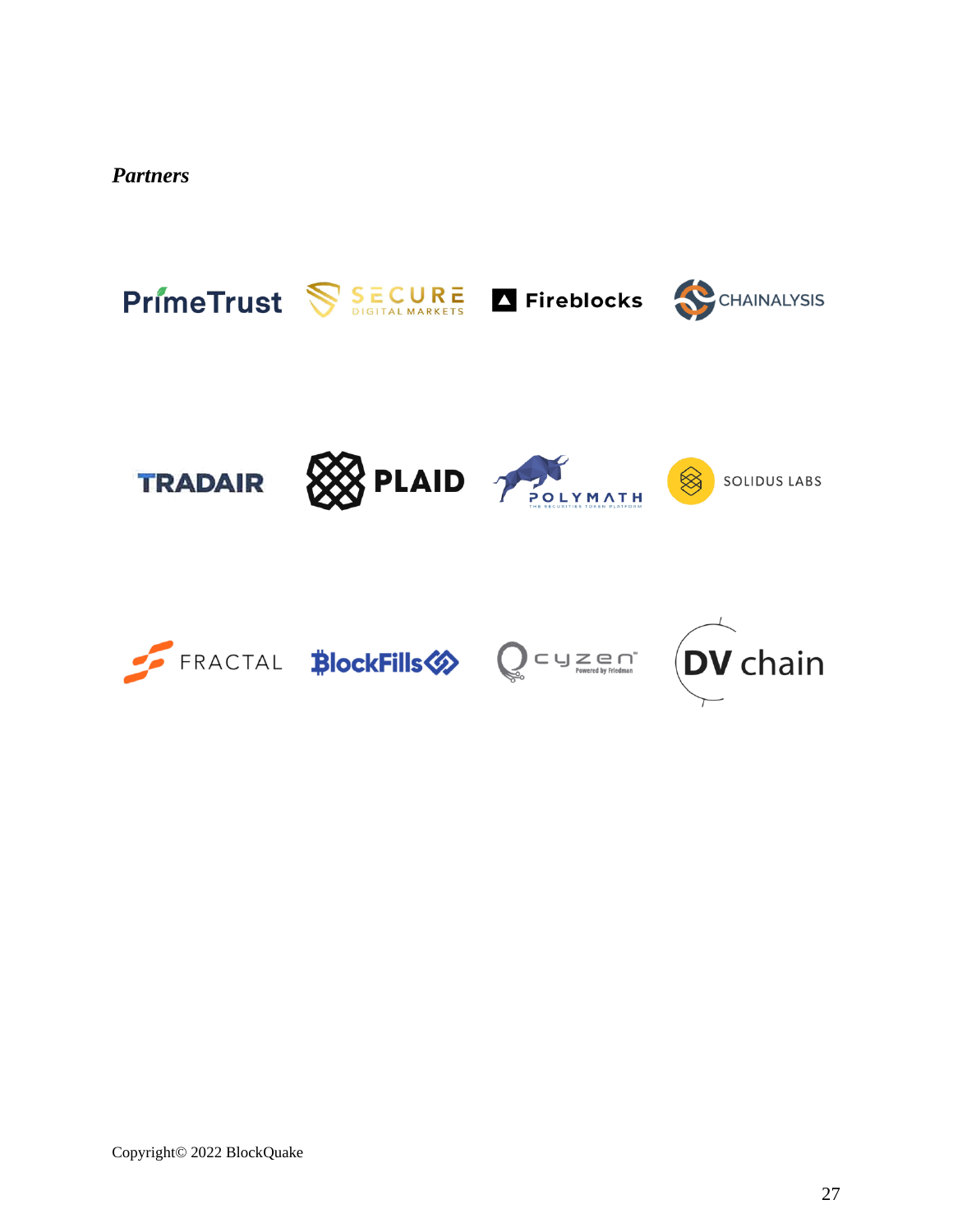# <span id="page-27-0"></span>**DISCLAIMERS**

This White Paper is for informational purposes only. BlockQuake does not guarantee the accuracy of or the conclusions reached in this White Paper. This White Paper is provided "as is".

To the maximum extent permitted by the applicable laws, regulations and rules, BlockQuake, any entities affiliated with BlockQuake and officers and employees thereof shall not be liable for any indirect, special, incidental, consequential or other losses of any kind, in tort, contract or otherwise (including but not limited to loss of revenue, income or profits, and loss of use or data), arising out of or in connection with any acceptance of or reliance on this whitepaper or any part thereof by you.

Any entities of BlockQuake and officers and employees thereof shall not be liable for your loss of your cryptocurrency digital assets in BlockQuake after it is transferred to you by any reason including but not limited to your failure to maintain or backup an accurate record of your password or password cracking by somebody due to your poor maintenance of your password.

BlockQuake takes reasonable best efforts to launch its operations and develop its trading platform (the "Platform"). BlockQuake does not provide any warranty as to the release of the Platform. BlockQuake, its officers and its employees assume no liability or responsibility for any loss or damage that results from or relates to your inability to use the Platform.

Regulatory authorities are carefully scrutinizing businesses and operations associated with cryptocurrency tokens globally. In that respect, regulatory measures, investigations or actions may impact BlockQuake's business and may limit or prevent it from developing its operations in the future. The BlockQuake business model and the Platform may change or need to be modified because of new regulatory and compliance requirements from any applicable laws in any jurisdiction. Neither BlockQuake (nor any of its affiliates) shall be held liable for any direct or indirect loss or damage caused by such changes.

Neither BlockQuake nor any of its officers nor its employees are to be, or shall be considered as an advisor in any legal, tax or financial matters.

While the SEC and FINRA have a specific definition of what the word "exchange" means as it pertains to securities, the rest of the world and other regulatory agencies domestically and abroad commonly use the word "exchange" to describe cryptocurrency trading platforms, and as such, throughout this document we may use either "exchange" or "trading platform" interchangeably.

Although BlockQuake believes that this whitepaper is accurate as of the date set forth on the cover page of this whitepaper, BlockQuake does not make, or purport to make, and hereby disclaims, any representation, warranty or undertaking, in any form whatsoever to any entity or person,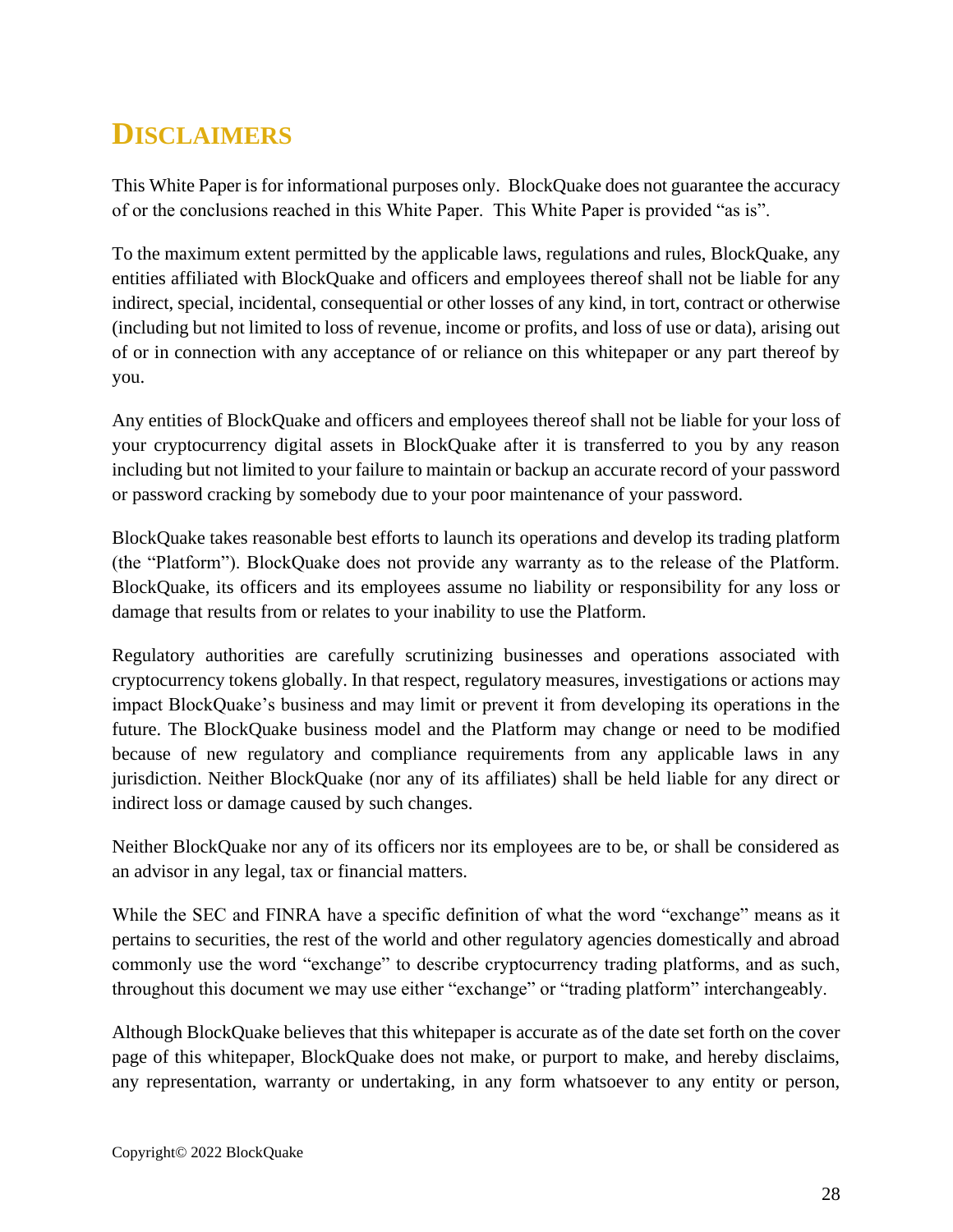including any representation, warranty or undertaking in relation to the accuracy and completeness of any of the information set out in this whitepaper.

Certain information set forth in this presentation contains "forward-looking information", including "future oriented financial information" and "financial outlook", under applicable securities laws (collectively referred to herein as forward-looking statements). Except for statements of historical fact, the information contained herein constitutes forward-looking statements and includes, but is not limited to, the (i) projected financial performance of BlockQuake; (ii) the expected development of BlockQuake's business, projects and joint ventures; (iii) execution of BlockQuake's vision and growth strategy, including with respect to future M&A activity and global growth; (iv) sources and availability of financing for BlockQuake's projects; (v) completion of BlockQuake's projects that are currently underway, in development or otherwise under consideration; (v) renewal of BlockQuake's current customer, supplier and other material agreements; and (vi) future liquidity, working capital, and capital requirements. Forward-looking statements are provided to allow potential investors the opportunity to understand management's beliefs and opinions in respect of the future so that they may use such beliefs and opinions as one factor in evaluating an investment.

These statements are not guarantees of future performance and undue reliance should not be placed on them. Such forward-looking statements necessarily involve known and unknown risks and uncertainties, which may cause actual performance and financial results in future periods to differ materially from any projections of future performance or results expressed or implied by such forward-looking statements.

Although forward-looking statements contained in this presentation are based upon what management of BlockQuake believes are reasonable assumptions, there can be no assurance that forward-looking statements will prove to be accurate, as actual results and future events could differ materially from those anticipated in such statements. BlockQuake undertakes no obligation to update forward-looking statements if circumstances or management's estimates or opinions should change except as required by applicable securities laws. The reader is cautioned not to place undue reliance on forward-looking statements.

The information in this whitepaper has been prepared solely for informational purposes. This whitepaper does not constitute either an offer to sell or the solicitation of an offer to buy the QuakeCoin token or any security or other financial instrument and is for informational, illustrative and discussion purposes only.

This whitepaper does not include nor contain, nor is it intended to include or contain, any information or indication that should be considered as a recommendation, or that might be used as a basis for any investment decision.